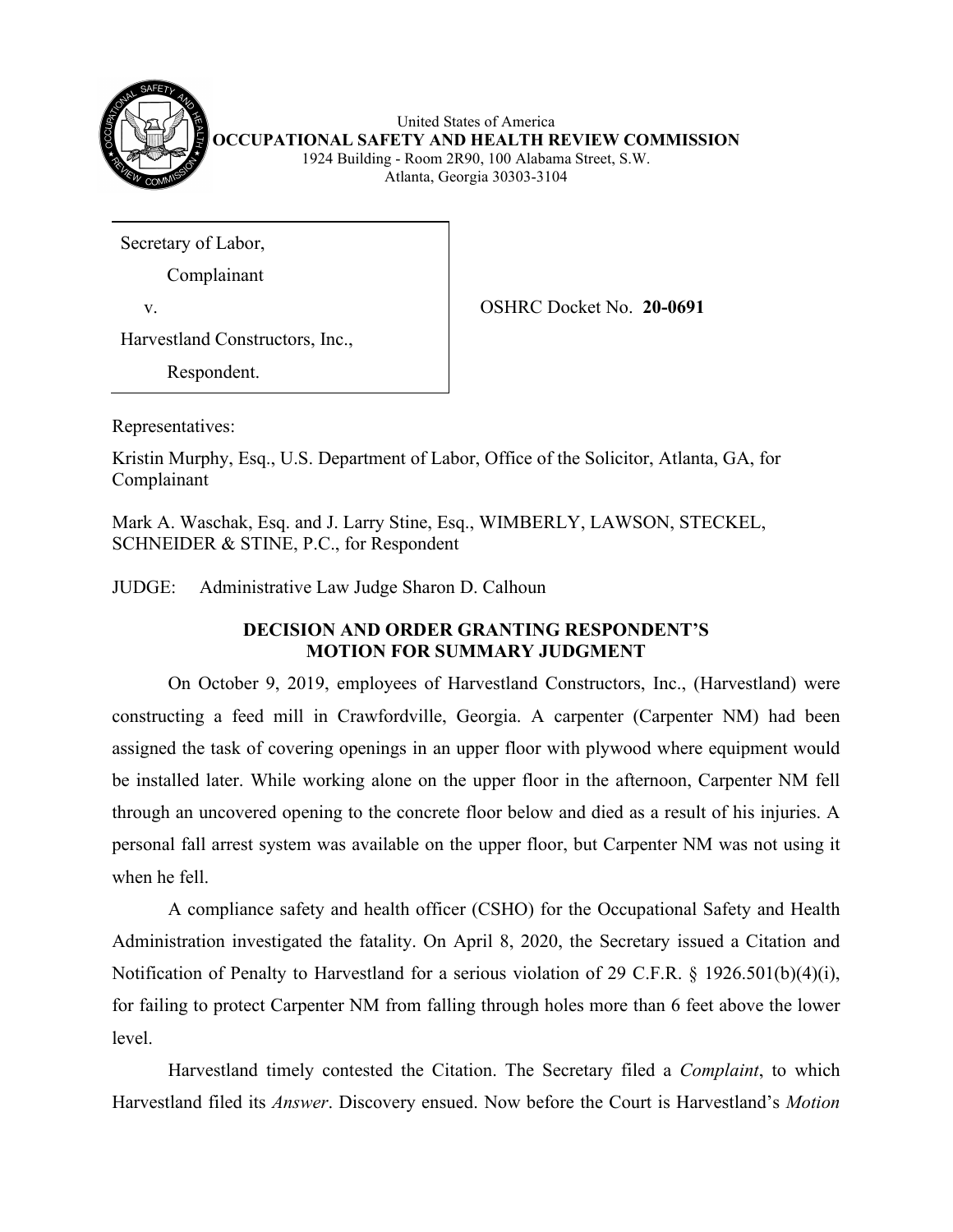*and Memorandum for Summary Judgment* (*Motion*), filed in January 2021. Harvestland seeks summary judgment because, it contends, the Secretary cannot establish Harvestland had actual or constructive knowledge of the alleged violative condition. In February 2021, the Secretary filed his *Response in Opposition to Respondent's Motion for Summary Judgment* (*Response*), arguing there are genuine disputes of material fact regarding the adequacy of Harvestland's fall protection measures and its supervision of the worksite. In March 2021, Harvestland filed its *Reply to Complainant's Opposition to Motion for Summary Judgment* (*Reply*), in which it contends the Secretary's *Response* misstates facts and makes unfounded assertions.

Having reviewed the documents and exhibits filed by the parties, the Court finds there is no genuine dispute regarding any material fact in this proceeding and concludes Harvestland is entitled to summary judgment. Accordingly, Harvestland's *Motion* is **GRANTED** and Item 1 of the Citation is **VACATED.**

### **JURISDICTION AND COVERAGE**

Harvestland timely contested the Citation on April 23, 2020. The parties agree the Commission has jurisdiction over this action and Harvestland is a covered employer under the Act (*Complaint, ¶¶* I & II; *Answer,* ¶¶ I & II). Based on the agreements and the record evidence, the Court finds the Commission has jurisdiction over this proceeding under  $\S$  10(c) of the Occupational and Safety Act of 1970, 29 U.S.C. §§ 651-678 (Act), and Harvestland is a covered employer under § 3(5) of the Act.

#### **BACKGROUND**

### **Facts Not in Dispute**

In its *Motion*, Harvestland provides a *Statement of Undisputed Material Facts* (*Statement*), in which it lists twenty-two statements it regards as undisputed. In his *Response*, the Secretary disputes seven of these statements.<sup>[1](#page-1-0)</sup> The fifteen undisputed "undisputed material facts" are:

1. Harvestland Constructors, Inc. ("Harvestland") is engaged in the construction of feed mills.

2. [Carpenter NM] was a carpenter approximately 66 years of age and was very experienced, as he had been working for Respondent Harvestland for 5 years. . . . During those 5 years, one of [Carpenter NM's] assigned tasks was to cover penetrations in the floor.

<span id="page-1-0"></span><sup>&</sup>lt;sup>1</sup>The Court will address the disputed statements later in this decision.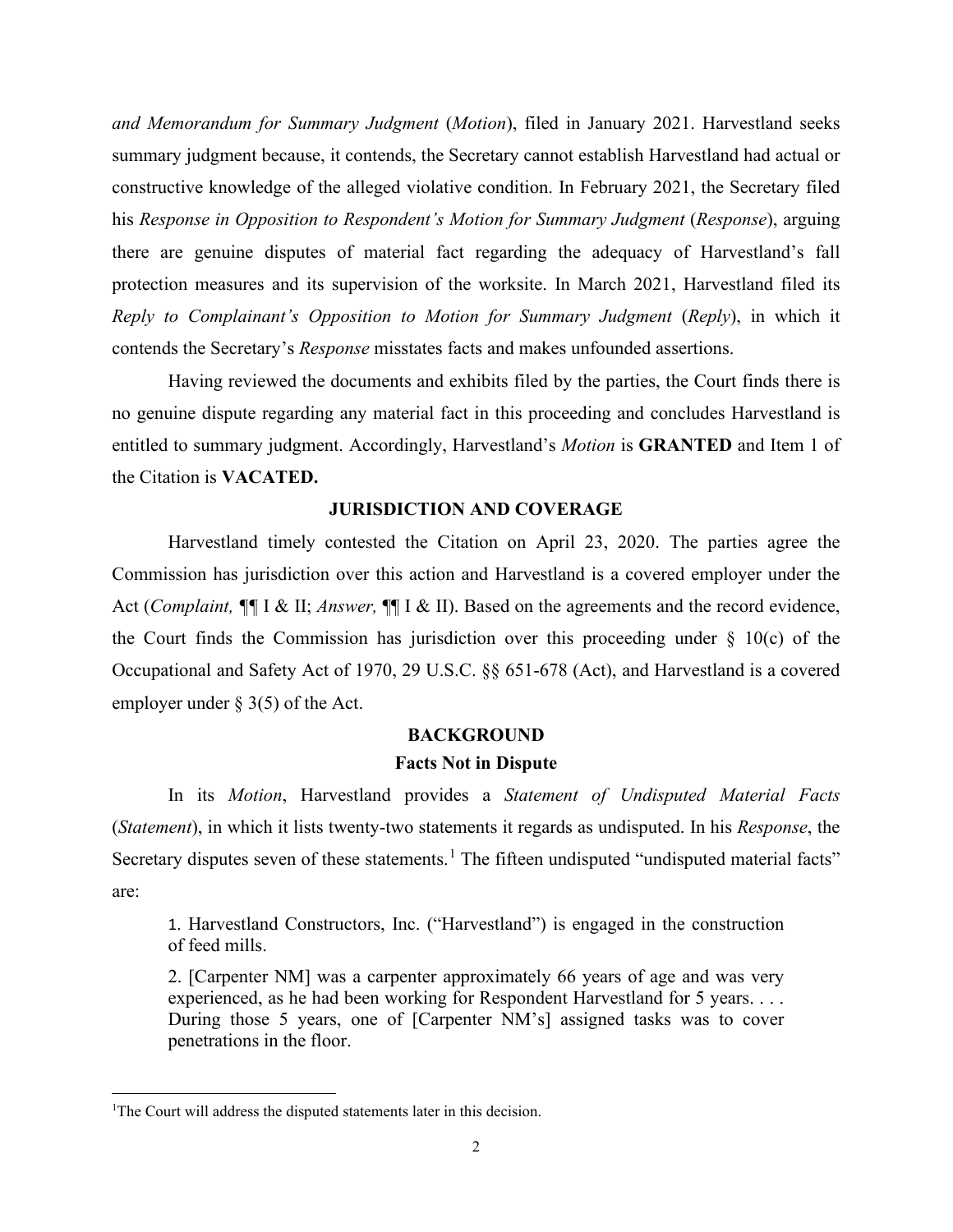3. Matthew Munson is an experienced certified safety and health officer (CSHO) employed by the Occupational Safety and Health Administration (OSHA) and conducted the investigation of [Carpenter NM's] death. $2$ 

4. On October 9, 2019, [Carpenter NM] had been assigned to cover openings or "penetrations" in the floor that were necessary to allow for the installation of equipment to pass from one level of the structure to another.

5. [Carpenter NM] was the only worker assigned this task and had been doing it at this worksite for approximately 3 weeks before the accident, and customarily worked alone.

6. The floor covers were full sheets (8 feet x 4 feet) of  $\frac{3}{4}$  inch plywood and with cleats (2 x 4 lumber cut and nailed to the plywood) so they would be stable and not slip when placed over floor penetrations.

7. On October 9, 2019, [Carpenter NM] had successfully completed the holecovering task on 9 of the 13 floor penetrations on the work level before the accident occurred, at approximately 3:30 p.m.

. . .

9. [Carpenter NM] had been observed on a regular basis properly utilizing fall protection.

. . .

12. Harvestland had records of disciplinary actions that were taken in the past for violating safety rules to include fall protection infractions; however, the most recent disciplinary action was dated in 2012 and there had been no documented disciplinary action for the current worksite. . . . However, the employees understood that if they violate a safety rule, they would be disciplined.

13. All Harvestland workers are required to use fall protection when working 4 feet or more above ground level.

14. [Carpenter NM] was current on his training and had never received any disciplinary actions against him in the course of his five years of employment with Harvestland.

. . .

16. Harvestland hired an outside consultant to conduct monthly safety inspections.

. . .

18. On the day of the accident, [Carpenter NM] had been overheard having a heated argument with his wife over the telephone.

. . .

(*Response*, pp. 4-5) (italics added)

<span id="page-2-0"></span><sup>&</sup>lt;sup>2</sup>The Secretary nominally disputes this statement but only to correct the position title of OSHA's investigator:

The Secretary agrees that Matthew Munson is an experienced *compliance* safety and health officer (CSHO) employed by the Occupational Safety and Health Administration (OSHA) and conducted the investigation of Mr. Maldonado's death.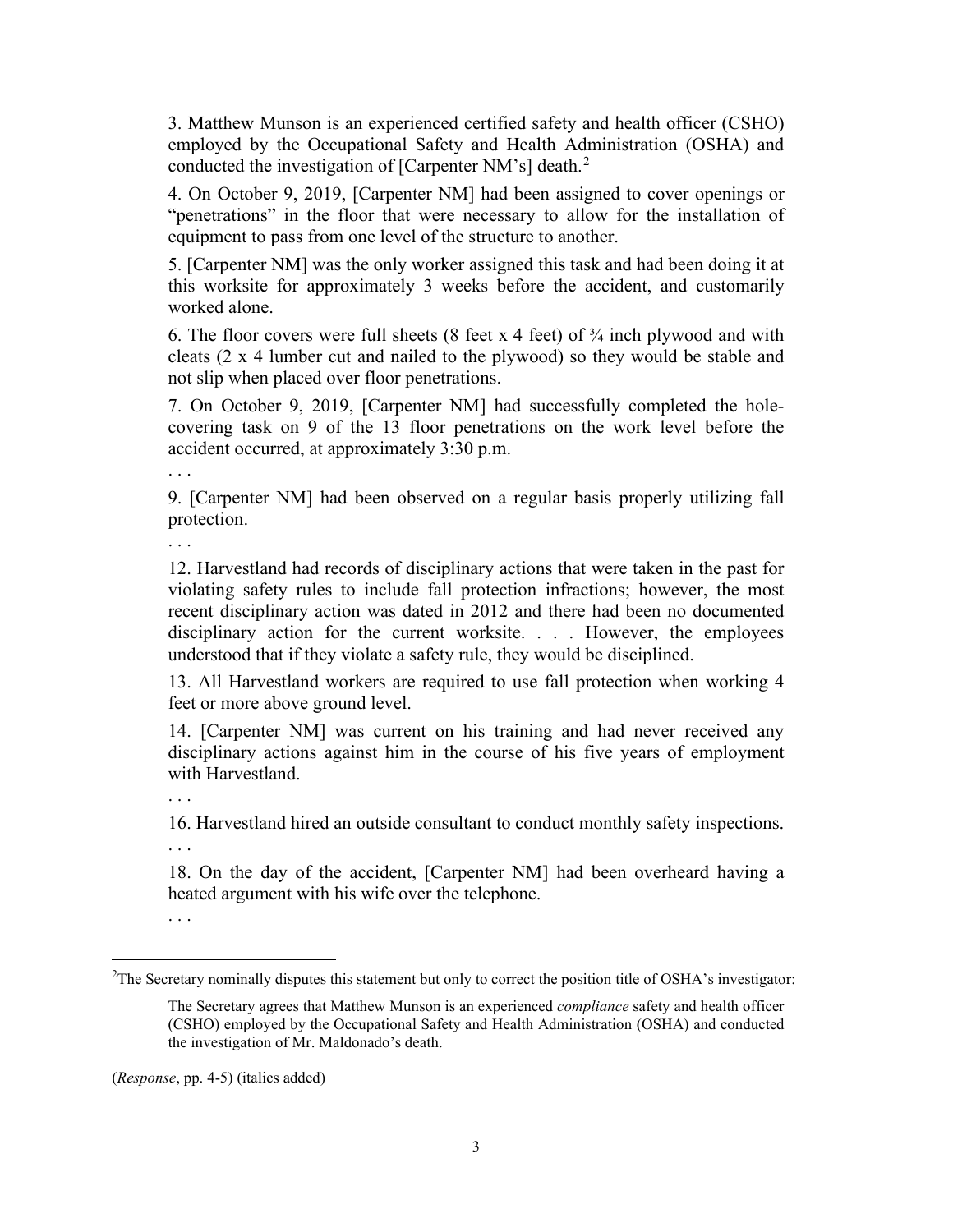21. [Carpenter NM] had been working in the basement that day and immediately after the afternoon break, he went to the second floor and was out of sight of other workers and managers for approximately 10 to 15 minutes before he fell.

22. No one witnessed [Carpenter NM's] fall.

(*Motion*, pp. 2-5) (citations to CSHO's deposition and exhibits omitted)

## **Deposition of CSHO Matthew Munson**

Counsel for Harvestland deposed CSHO Matthew Munson on November 17, 2020, regarding his fatality investigation. His deposition testimony is summarized here.

Carpenter NM fell to his death at the construction site in Crawfordville, Georgia, on October 9, 2019. The next morning, CSHO Munson arrived at the worksite to conduct a fatality investigation. He met with Harvestland personnel, including Superintendent AM, who was Carpenter NM's nephew. Superintendent AM was the "inside superintendent." He spent eighty to ninety percent of his time in Harvestland's job trailer "dealing with vendors, dealing with any other issues that may arise, but most of the time was spent in the trailer doing paperwork[.]" (*Munson Dep.,* Tr. 18) Superintendent DR was the "outside superintendent," who spent most of his time supervising crews as they worked. Foreman FT was a working foreman (*Munson Dep.,*  Tr. 18-19).

The CSHO held an opening conference with the personnel. CSHO Munson learned from management and from employees that Superintendent DR and Foreman FT conducted "frequent and regular inspections throughout the day." (*Munson Dep.,* Tr. 19-20) He also learned Harvestland contracted with an outside consulting company who performed monthly safety inspections. Harvestland provided fall protection training. Carpenter NM's training was current (*Munson Dep.,* Tr. 20).

After the opening conference, CSHO Munson went to the upper level where Carpenter NM had been working (*Munson Dep.,* Tr. 10-11). CSHO Munson observed thirteen openings in the upper level floor where formwork had been removed from the ceiling on the lower level. Nine of the openings had been covered with plywood attached to cleats to hold the plywood in position. The other four openings were not covered (*Munson Dep.,* Tr. 13-16).

CSHO Munson observed two safety harnesses on the upper floor. He stated, "One was lying on a stack of plywood. And the other was lying next to the stack of plywood. And then there was a strap that was attached to one of the machines that was on the second floor[.]"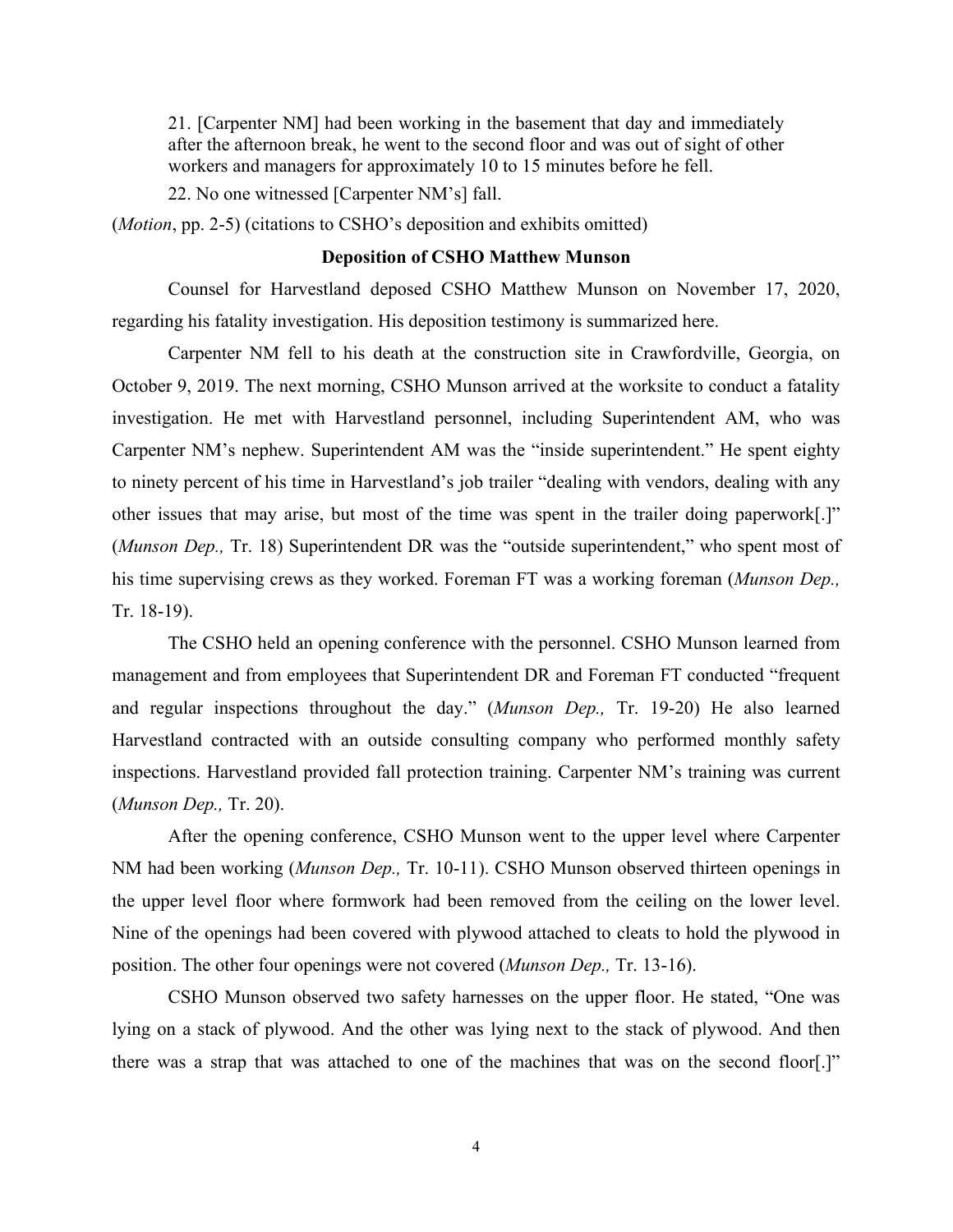(*Munson Dep.,* Tr. 16) Carpenter NM was not wearing a safety harness when he fell. CSHO Munson did not inspect the safety harnesses he saw on the upper level (*Munson Dep.,* Tr. 17).

CSHO Munson stated Harvestland's use of the strap anchored to the machine on the upper floor did not meet OSHA's requirements for fall protection. The strap was tied around a section of the machine "in a choker-type configuration" and was not equipped with a clevis to which an employee could attach a lanyard for fall protection (*Munson Dep.*, Tr. 60) CSHO identified "minimal damage to the strap" in the form of "some tears and some nicks" in the strap (*Munson Dep.*, Tr. 61).

CSHO Munson learned the Harvestland employees took an afternoon break from 3:00 to 3:15, and Carpenter NM fell from the upper level approximately 10 to 15 minutes after returning to work from the break (*Munson Dep.,* Tr. 24). Before the break, Carpenter NM "was working in what they call the pit area, building forms for what they call house keeping pads, which machinery sits on which allows for easier clean-up. And that was located directly under the area where he fell from." (*Munson Dep.,* Tr. 24-25) Harvestland employees had heard Carpenter NM talking on his cell phone earlier that day, having what "seemed to be a heated argument with someone." (*Munson Dep.,* Tr. 25)

During his investigation, CSHO Munson found Harvestland had a site-specific safety plan and it held safety meetings every Monday ((*Munson Dep.,* Tr. 32-33). In one employee statement taken by CSHO Munson, the employee stated a supervisor came around three or four times a day to check on the work being performed and to make sure employees are using safety equipment (*Munson Dep.,* Tr. 37-38). If a supervisor saw an employee not working safely, the employee would be sent home (*Munson Dep.,* Tr. 39). Foreman FT told CSHO Munson that supervisors talked about the importance of using fall protection at the Monday safety meetings (*Munson Dep.,* Tr. 42).

CSHO Munson did not find an example of employees not using fall protections during his investigation (*Munson Dep.,* Tr. 27) Both management personnel and employees told him they had never seen Carpenter NM fail to use fall protection equipment when it was required (*Munson Dep.,* Tr. 29, 31). CSHO Munson held a closing conference with Harvestland personnel. He informed them he had observed "no violations" during his investigation, and he would not recommend the Secretary to issue a citation (*Munson Dep.,* Tr. 22-23).

### **Declaration of CSHO Matthew Munson**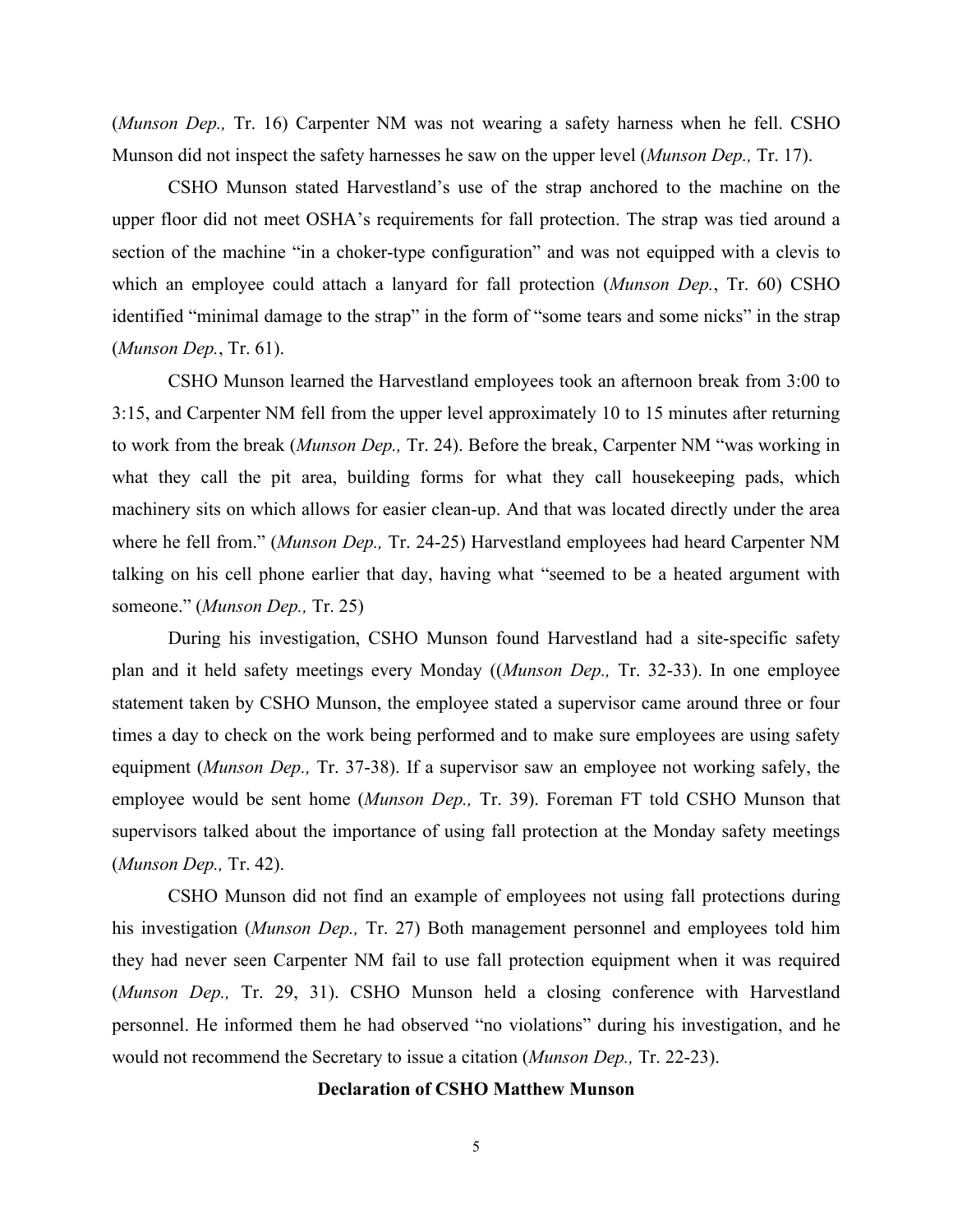The Secretary attached a copy of CSHO Munson's declaration, signed February 19, 2021,

(three months after his deposition date) to his *Response.* In his declaration, CSHO Munson states:

I, Matthew Munson, state and declare as follows:

1. I am over 18 years of age, and have personal knowledge of the facts set forth herein.

2. I have been employed as a Compliance Safety and Health Officer ("CSHO") for the Occupational Safety and Health Administration ("OSHA") since September 2009.

3. On October 10, 2019, I initiated an inspection at Respondent Harvestland Constructors, Inc.'s facility at 843 Lexington Road, Crawfordville, GA 30631 ("the worksite").

4. I initiated the inspection because of a reported fatality at the worksite on October 9, 2019. The fatality report indicated that [Carpenter NM] was working at the worksite to cover floor openings when he fell 38 feet to his death.

5. I conducted an opening conference at the worksite with Respondent's Superintendent [AM]. I received permission to conduct a walk-around and to take photos and measurements.

6. During the inspection, I conducted interviews with [Superintendent AM], Site Superintendent [DR], foreman [FT], and non-management employees. Exhibit 1 is an accurate copy of the statements I took from [AM, DR, and FT], and nonmanagement employees.

7. Exhibit 2 is an accurate copy of the photograph of the strap I found during the inspection. Through my inspection, I learned the following:

8. [Carpenter NM] was an employee with Harvestland Constructors, Inc. and was responsible for both identifying and covering holes that were uncovered. He was the only employee to perform this task.

9. [Carpenter NM] was not wearing fall protection when he fell.

10. Respondent's fall protection equipment consisted of a personal fall arrest system (PFAS) including a nylon strap anchored to the machinery that weighed approximately 20,000 lbs. and bolted in place adjacent to the floor holes on the second floor. To be used, a full body harness was connected to the nylon strap that is anchored to the equipment with a double/dual leg lanyard. When I arrived, the harness was not connected to the strap.

11. According to employees and managers, [Carpenter NM] had been observed wearing fall protection while working at heights days prior to the accident and typically wore his harness at heights; based on [Carpenter NM's] previous behavior, they claimed that they did not know why he was not wearing the harness or using the fall protection at the time of the incident.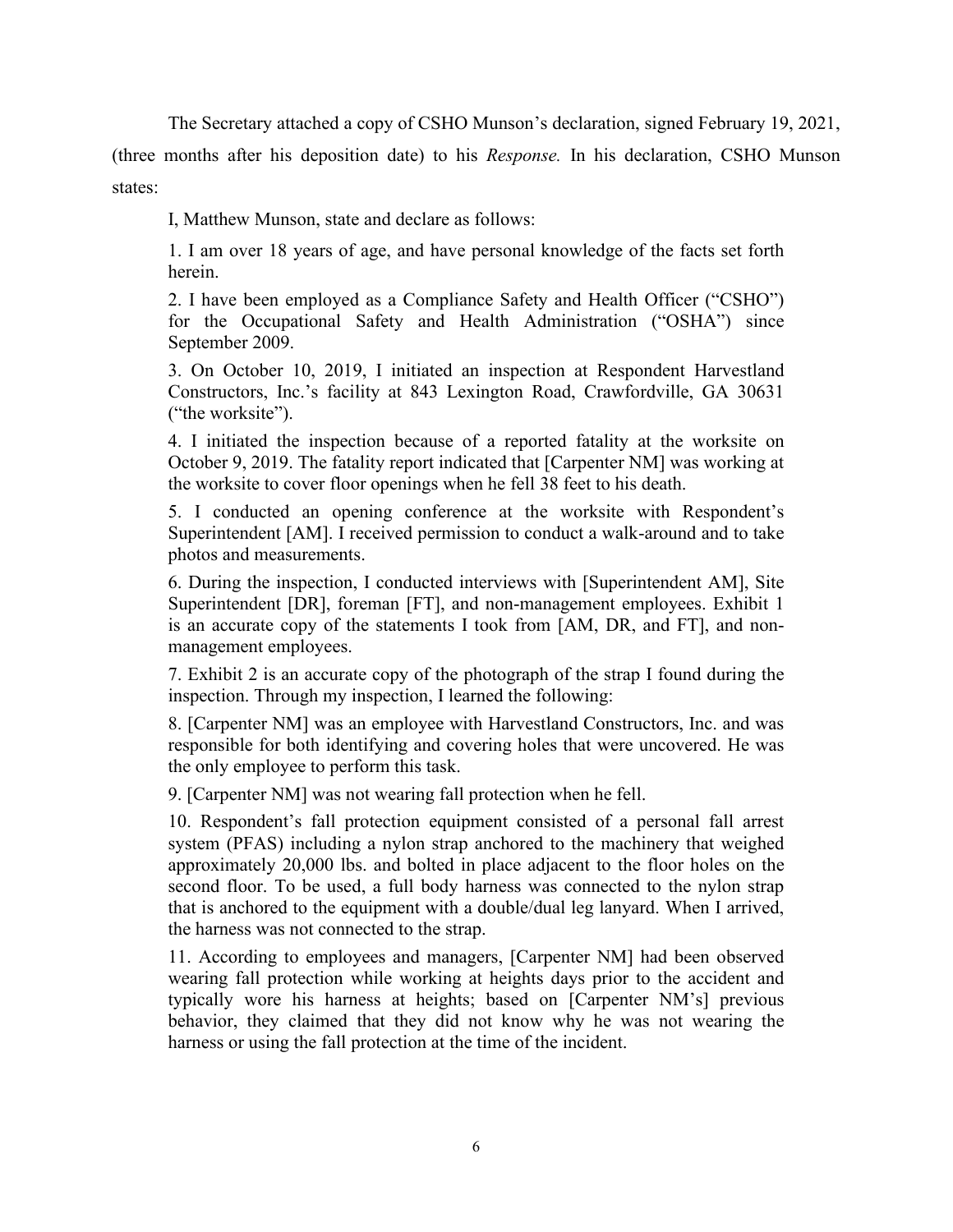12. Site Supervisor [AM] stated that the employer inspected fall protection prior to each use to ensure proper installation and issued new lanyards whenever workers' equipment became frayed.

13. The strap I found in plain view at the worksite and available for [Carpenter NM's] use was frayed, torn, and lacked a clevis. See Exhibit 2.

14. I learned from non-management employees that "there are some employees that won't wear fall protection." See Exhibit 1 at DOL 220.

15. According to Respondent's management, they performed frequent and regular inspections throughout the day to ensure that the unprotected floor holes were covered, secured, and labeled; however, inspections were not documented in any way.

16. Respondent's management did not divulge how many inspections they performed during the day or when they performed the last inspection on the day [Carpenter NM] died.

17. On the day of the incident, management stated that they had not observed [Carpenter NM] working at the level from where he fell.

18. The removal of the form work created the floor hole prior to an afternoon break, resulting in the floor hole remaining unprotected for an extended period.

19. The superintendent and foremen indicated that as part of their daily job while walking around the site, they would address any safety violation observed by the workers and look at hazards such as fall protection, floor holes, slipping and tripping hazards, housekeeping, and personal protective equipment.

20. The daily inspection the day of [Carpenter NM's] death did not include ensuring the decedent used fall protection while covering the unprotected holes.

21. No one would acknowledge that they were aware when the decedent was working on the upper level and if he used a personal fall arrest system.

22. There was no communication from the foreman overseeing the removal of the formwork and [Carpenter NM] informing him that there was a hole that needed covered.

23. Superintendent [DR] told me that foreman [FT] should have been supervising [Carpenter NM].

24. [Foreman FT] told me that he was up at the silo at the time of [Carpenter NM's] fall.

25. During the inspection, Respondent provided me with a copy of safety meeting notes. Exhibit 3 is an accurate copy of the October 19 meeting notes provided by Respondent. These notes state the use of a phone is prohibited except for a foreman or superintendent.<sup>[3](#page-6-0)</sup>

<span id="page-6-0"></span><sup>3</sup> The date "October 19" appears to be a clerical error in CSHO Munson's *Declaration.* The date of Carpenter NM's death was October 9, 2019. The safety meeting notes state the meeting at issue occurred "Monday October 7, 2019." (*Declaration*, Exh. 3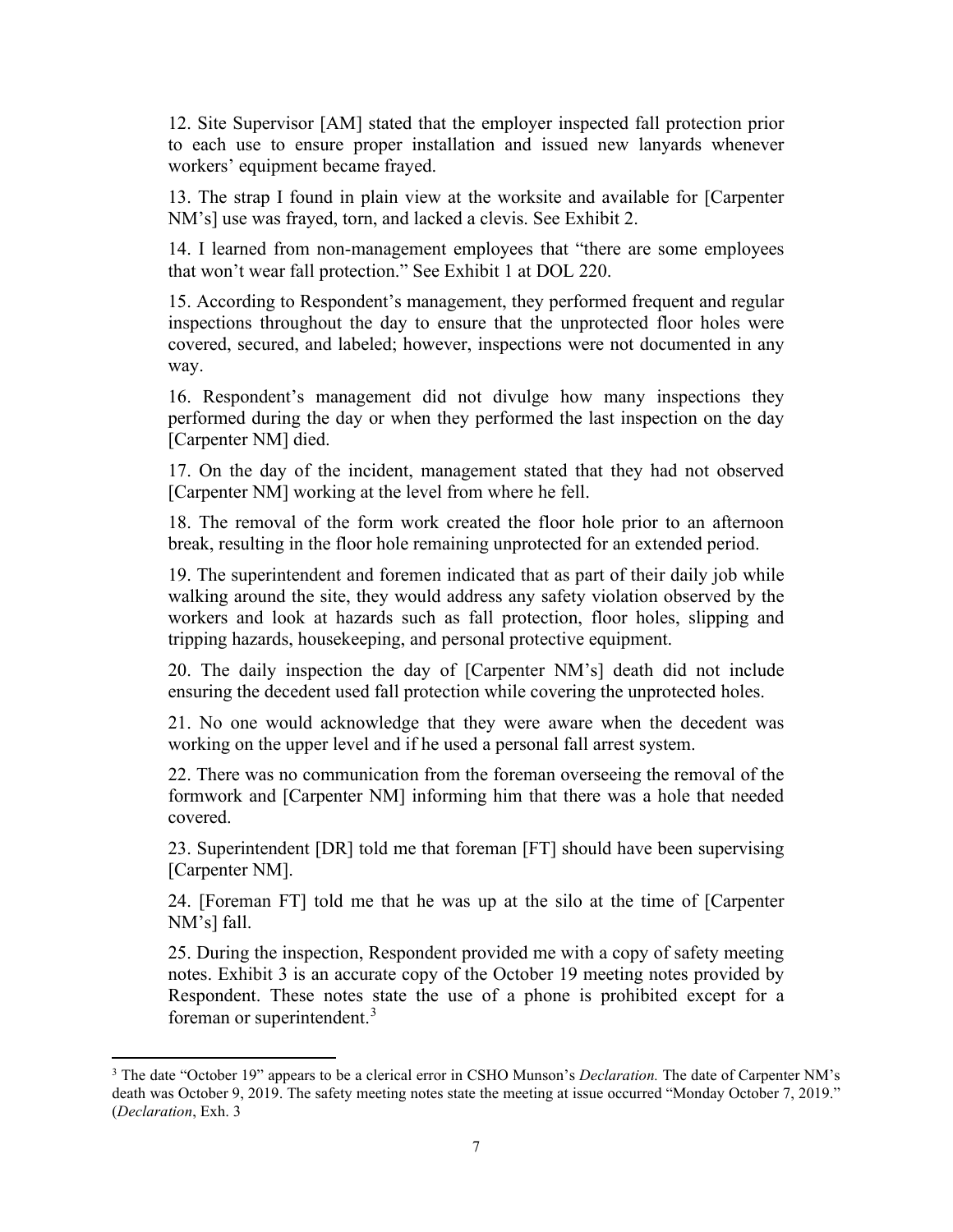### **LEGAL STANDARDS**

### **Summary Judgment Standard**

Under Rule 56(a) of the Federal Rules of Civil Procedure "[a] party may move for summary judgment, identifying each claim or defense — or the part of each claim or defense — on which summary judgment is sought."<sup>[4](#page-7-0)</sup> The Commission has held,

The requirements for granting summary judgment are well established: there must be no genuine dispute as to any material fact, and a party must be entitled to a judgment as a matter of law. . . . In reviewing a motion for summary judgment, a judge is not to decide factual disputes. . . . Rather, the role of the judge is to determine whether any such disputes exist. . . . When determining if there is a genuine factual dispute, the fact finder must resolve all ambiguities and draw all reasonable inferences in favor of the non-moving party. . . . Thus, not only must there be no genuine dispute as to the evidentiary facts, but there must also be no controversy as to the inferences to be drawn from them.

*Ford Motor Co. -Buffalo Stamping Plant,* No. 10-1483, 2011 WL 3923734, at \*1 (OSHRC Aug.

30, 2011) (internal citations omitted).

### **The Secretary's Burden of Proof Under § 5(a)(2)**

In order to prove a violation of section  $5(a)(2)$  of the Act, 29 U.S.C. § 654(a)(2), the Secretary must show by a preponderance of the evidence that (1) the cited standard applies, (2) there was a failure to comply with the cited standard, (3) employees had access to the violative condition, and (4) the cited employer either knew or could have known of the condition with the exercise of reasonable diligence.

*Astra Pharm. Prod., Inc.,* No. 78-6247, 1981 WL 18810, at \*4 (OSHRC July 30, 1981),

*aff'd in pertinent part 681 F.2d 69 (1<sup>st</sup> Cir. 1982).* 

Here, the only element of the Secretary's burden at issue is whether the Secretary can

prove Harvestland either knew or could have known of the violative condition with the exercise of reasonable diligence.

## **The Cited Standard**

### Section 1926.501(b)(4)(i) provides:

Each employee on walking/working surfaces shall be protected from falling through holes (including skylights) more than 6 feet (1.8 m) above lower levels, by personal fall arrest systems, covers, or guardrail systems erected around such holes.

<span id="page-7-0"></span><sup>4</sup> Commission Rule 40(j) provides, "The provisions of Federal Rule of Civil Procedure 56 apply to motions for summary judgment." 29 C.F.R § 2200.40(j).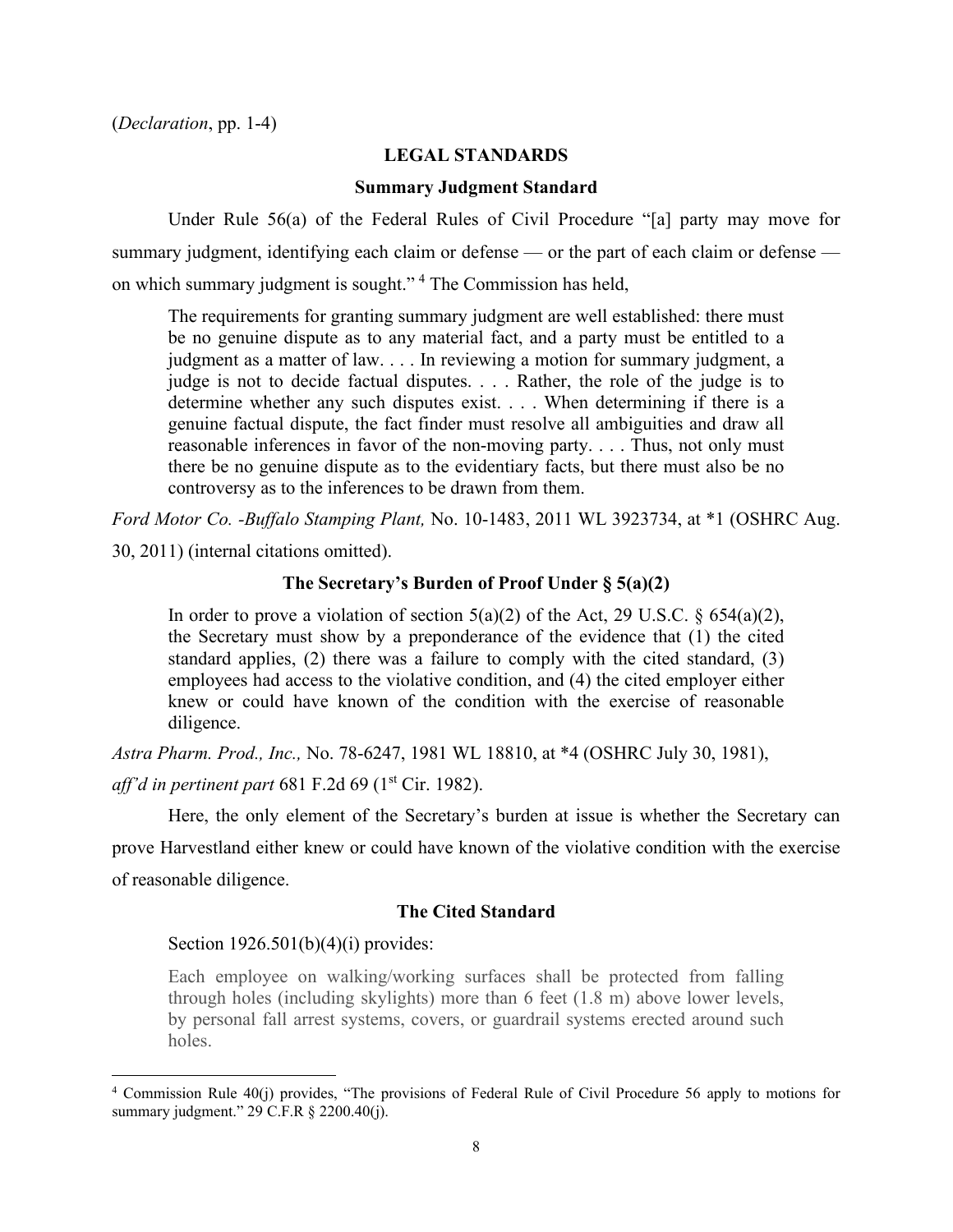## **THE CITATION**

Item 1 of the Citation alleges:

29 CFR 1926.501(b)(4)(i): Each employee on walking/working surfaces was not protected from falling through holes (including skylights) more than 6 feet (1.8 m) above lower levels, by personal fall arrest systems, covers, or guardrail systems erected around such holes.

On or about October 9, 2019, at the worksite located at 843 Lexington Road in Crawfordville, Georgia, workers working around unprotected floor holes were not protected from falling through them, exposing employees to a fall hazard of 38 feet to the floor below.

The Secretary proposes a penalty of \$13,494 for Item 1.

## **ANALYSIS**

As the moving party, Harvestland has the burden of identifying the parts of the record

that show a genuine issue of material fact does not exist.

The party moving for summary judgment bears the initial burden of "identifying those portions of 'the pleadings, depositions, answers to interrogatories, and admissions on file, together with the affidavits, if any,' which it believes demonstrate the absence of a genuine issue of material fact." *Celotex Corp. v. Catrett,* 477 U.S. 317, 323, 106 S.Ct. 2548, 2553, 91 L.Ed.2d 265 (1986) (quoting Fed.R.Civ.P. 56(c)). An issue of fact is "material" if it is a legal element of the claim, as identified by the substantive law governing the case, such that its presence or absence might affect the outcome of the suit. *Anderson v. Liberty Lobby, Inc.,* 477 U.S. 242, 248, 106 S.Ct. 2505, 2510, 91 L.Ed.2d 202 (1986). It is "genuine" if the record taken as a whole could lead a rational trier of fact to find for the nonmoving party. *Matsushita Elec. Indus. Co. v. Zenith Radio Corp.,* 475 U.S. 574, 587, 106 S.Ct. 1348, 1356, 89 L.Ed.2d 538 (1986).

*Tipton v. Bergrohr GMBH-Siegen*, 965 F.2d 994, 998 (11th Cir. 1992).[5](#page-8-0)

## **Harvestland Has Met Its Burden of Identifying the Parts of the Record Showing a Genuine Issue of Material Fact Does Not Exist**

Harvestland argues it is entitled to summary judgment because it did not know Carpenter

NM was exposed to the hazard of falling through one of the floor openings on the upper level of

<span id="page-8-0"></span><sup>&</sup>lt;sup>5</sup>Under the Act, an employer may seek review in the court of appeals in the circuit in which the violation occurred, the circuit in which the employer's principal office is located, or the District of Columbia Circuit. 29 U.S.C. § 660(a). The Secretary may seek review in the circuit in which the violation occurred or in which the employer has its principal office. 29 U.S.C. § 660(b). "[I]n general, '[w]here it is highly probable that a Commission decision would be appealed to a particular circuit, the Commission has ... applied the precedent of that circuit in deciding the case even though it may differ from the Commission's precedent.'" *Dana Container, Inc.,* 25 BNA OSHC 1776, 1828 n.10 (No. 09-1184, 2015), *aff'd*, 847 F.3d 495 (7th Cir. 2017). This case arose in Georgia, located in the Eleventh Circuit. Harvestland's principal office is located in North Dakota, in the Eighth Circuit (*Complaint*, ¶ III; *Answer,* ¶ III).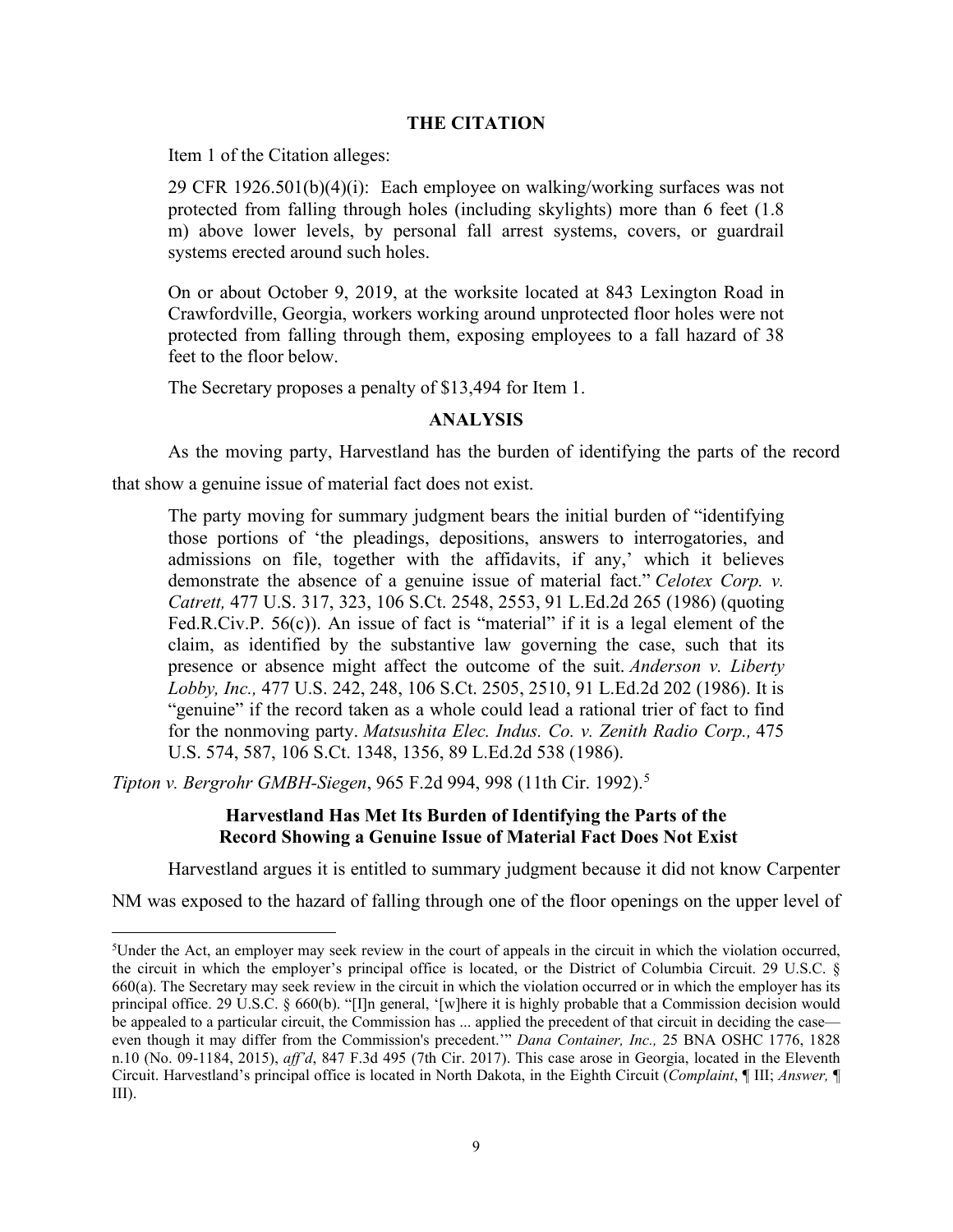the feed mill on October 9, 2019, while not using fall protection. Harvestland contends it had neither actual knowledge nor constructive knowledge of the violative condition.

[T]here are two ways that the Secretary can show knowledge. First, if the Secretary establishes that a supervisor had either actual or constructive knowledge of the violation, such knowledge is (in the typical case) imputed to the employer. Or, the Secretary can prove constructive employer knowledge based on the employer's inadequate safety program.

*ComTran Grp., Inc. v. U.S. Sec'y of Lab.,* 722 F.3d 1304, 1311 (11th Cir. 2013).

Actual knowledge of the violative conduct is not at issue in this proceeding. Harvestland argues the Secretary cannot show constructive knowledge of the violative condition because Harvestland had a good safety program that was effectively communicated to its employees and that required the use of fall protection for employees working at or above heights of 4 feet. Carpenter NM was a well-regarded veteran employee who, according to other Harvestland employees, always wore a safety harness and attached lanyard when working around fall hazards. Carpenter NM attended the weekly Monday morning safety meetings Harvestland held at its construction sites. Harvestland supervisors stressed the company's requirement to use fall protection at heights of 4 feet or more at the safety meetings.

 Harvestland's argument is supported by the testimony of CSHO Munson in his deposition (*Munson Dep*., Tr. 19-20, 29, 31-33, 37-38, 42; Exh. 3). It is also supported by the following "facts not in dispute" from Harvestland's *Motion*, to which the Secretary agreed (*Response,* pp. 6-7):

9. [Carpenter NM] had been observed on a regular basis properly utilizing fall protection.

. . .

12. Harvestland had records of disciplinary actions that were taken in the past for violating safety rules to include fall protection infractions; however, the most recent disciplinary action was dated in 2012 and there had been no documented disciplinary action for the current worksite. . . . However, the employees understood that if they violate a safety rule, they would be disciplined.

13. All Harvestland workers are required to use fall protection when working 4 feet or more above ground level.

14. [Carpenter NM] was current on his training and had never received any disciplinary actions against him in the course of his five years of employment with Harvestland.

. . .

16. Harvestland hired an outside consultant to conduct monthly safety inspections.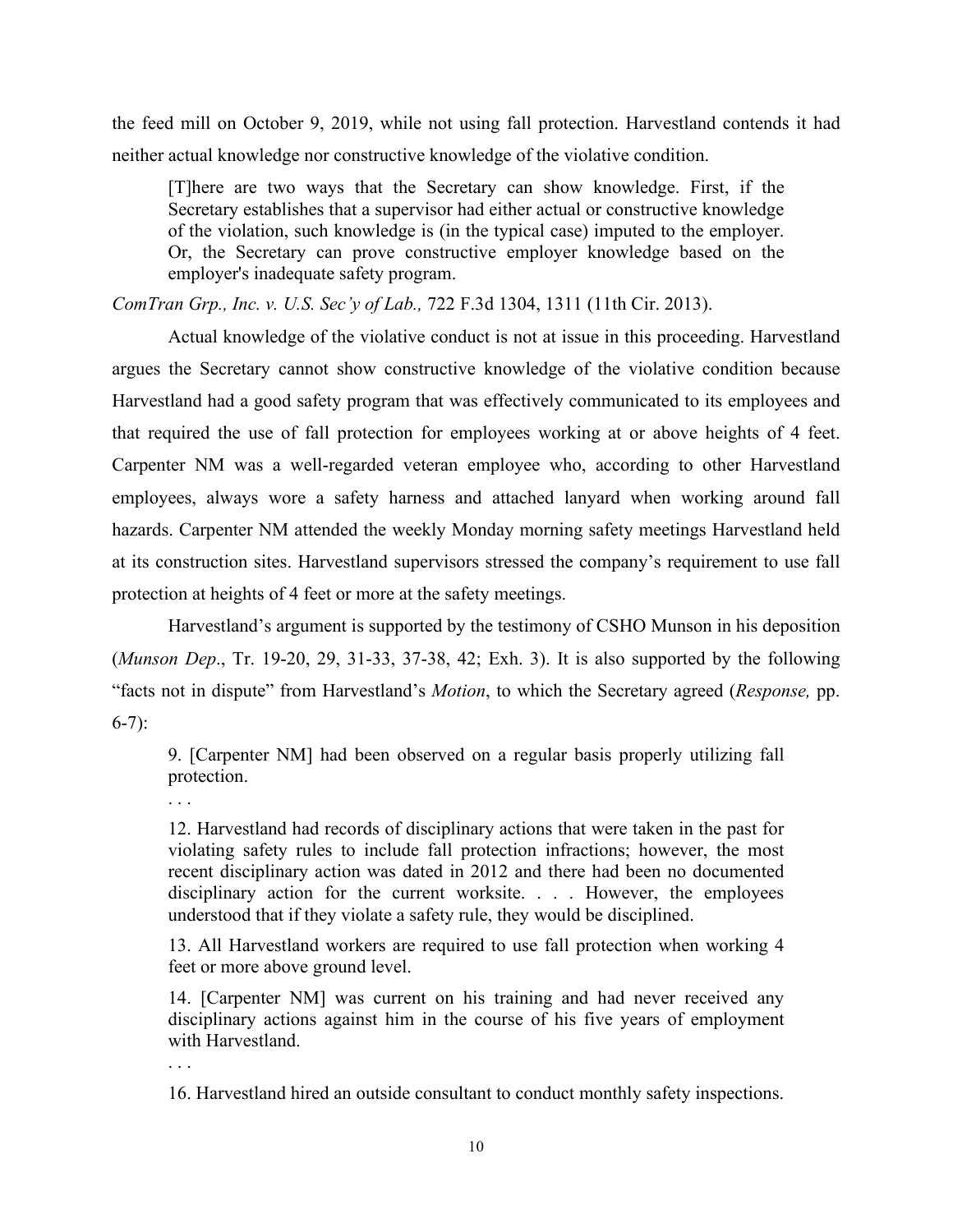## (*Motion*, pp. 3-6).[6](#page-10-0)

### **The Secretary Has Failed to Establish a Genuine Dispute of Material Fact Exists**

The Secretary counters that a genuine dispute of material fact exists with regard to the adequacy of the fall protection equipment found unused on the upper level of the feed mill and with regard to the supervision of Carpenter NM.

### *Adequacy of the Strap Used as a Fall Protection Lifeline*

CSHO Munson stated there were nicks and tears in the strap tied to the machine section for use as a vertical lifeline and that it was missing a clevis. The strap is visible in the photograph designated as Exhibit 2 of Munson's deposition. The Secretary argues the damage to the strap is a violation of § 1926.502(d)(21), which requires defective personal fall arrest equipment to be removed from service, and is, by extension, a violation of the cited standard because it was in plain view and Harvestland's supervisors had constructive knowledge of its condition.

The Secretary reached this conclusion based on the following logic:

Subpart M of the construction standards is titled *Fall Protection.* Section 1926.500(a)(1) (*Scope and application*) of Subpart M provides, "This subpart sets forth requirements and criteria for fall protection in construction workplaces covered under 29 CFR part 1926."

<span id="page-10-0"></span><sup>&</sup>lt;sup>6</sup>The Commission has held the factors to be considered for evaluating constructive knowledge are the same as for evaluating the affirmative defense of unpreventable employee misconduct (UEM). *Burford's Trees*, No. 07- 1899, 2010 WL 151385, at \* 4 (OSHRC Jan. 8, 2010). To establish the defense, an employer must prove that it had: "(1) established work rules designed to prevent the violative conditions from occurring; (2) adequately communicated those rules to its employees; (3) took steps to discover violations of those rules; and (4) effectively enforced the rules when violations were discovered." *Manganas Painting Co.*, No. 94-0588, 2007 WL 6113032, at \*40 (OSHRC March 23, 2007).

Here, ¶¶ 9, 12, 13, 14, and 16 of the "facts not in dispute," which the Secretary agrees he does not dispute, establish Harvestland did not have constructive knowledge of Carpenter NM's failure to use fall protection on October 9, 2019. Harvestland had an established work rule designed to prevent the violative condition from occurring (¶ 13: "All Harvestland workers are required to use fall protection when working 4 feet or more above ground level."); it adequately communicated the rule to its employees (¶ 9: "[Carpenter NM] had been observed on a regular basis properly utilizing fall protection[,]" and ¶ 14: "[Carpenter NM] was current on his training[,]"); it took steps to discover violations of the rule (¶ 16: Harvestland hired an outside consultant to conduct monthly safety inspections."); and it effectively enforced the rule when violations were discovered (¶ 12: [T]he employees understood that if they violate a safety rule they would be disciplined.").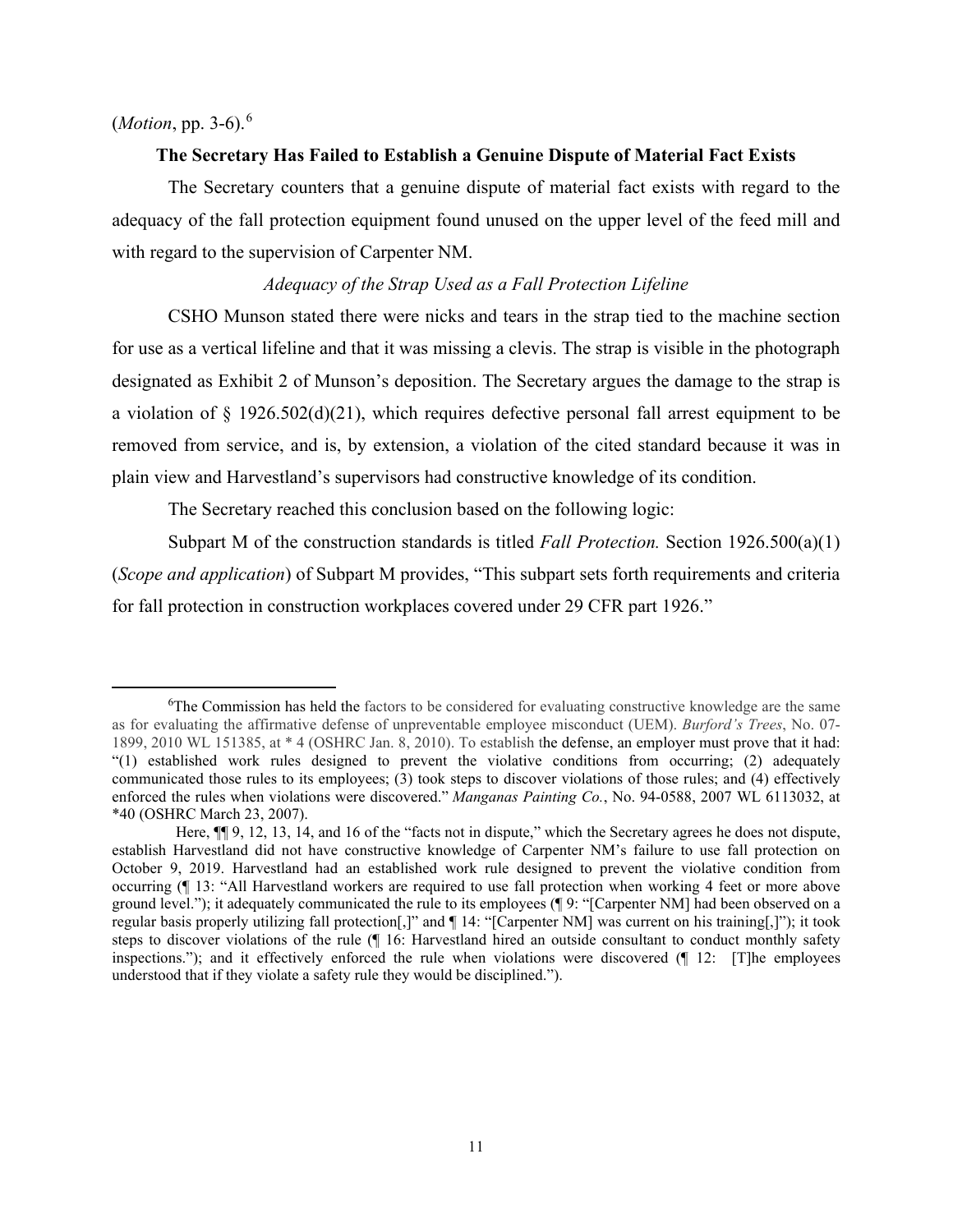Section 1926.501(a)(1) (*Duty to have fall protection*) provides, "This section sets forth requirements for employers to provide fall protection systems. All fall protection required by this section shall conform to the criteria set forth in 1926.502 of this subpart."

Section 1926.502(a)(1) (*Fall protection systems criteria and practices*), "Fall protection systems required by this part shall comply with the applicable provisions of this section." Section 1926.502(d)(21) of the section provides, "Personal fall arrest systems shall be inspected prior to each use for wear, damage and other deterioration, and defective components shall be removed from service."

Based on the quoted standard sections, the Secretary argues the strap located on the upper level was defective and should have been removed from service. Because it was not, Harvestland was in violation of the cited standard, § 1926.501(b)(4)(i) ("Each employee on walking/working surfaces shall be protected from falling through holes . . . more than 6 feet (1.8 m) above lower levels, by personal fall arrest systems[.]"), despite the fact Carpenter NM was not wearing a safety harness and was not tied off to the strap when he fell through the opening. "Regardless of [Carpenter NM's] usage of Respondent's existing fall protection, the parties dispute whether Respondent's onsite fall protection was in adequate condition to ensure worker safety." *(Response*, p. 10)

The Secretary's argument is that, because Harvestland violated  $\S$  1926.502(d)(21) (by failing to inspect and remove the defective strap from service), it was also in violation of § 1926.502(b)(4)(i). The material fact in dispute, the Secretary claims, is whether the strap was defective.

The Court disagrees. While it is true Harvestland disputes the Secretary's appraisal of the condition of the strap, the Secretary has failed to demonstrate the fact of the strap's condition is material to the cited standard. "An issue of fact is 'material' if it is a legal element of the claim, as identified by the substantive law governing the case, such that its presence or absence might affect the outcome of the suit." *Anderson v. Liberty Lobby, Inc.,* 477 U.S. at 248. Here, the condition of the strap is immaterial to the knowledge element of the Secretary's burden of proof for the cited standard, which requires the Secretary to establish that Harvestland knew or could have known Carpenter NM was not protected from falling through floor openings on the upper level of the feed mill on October 9, 2019.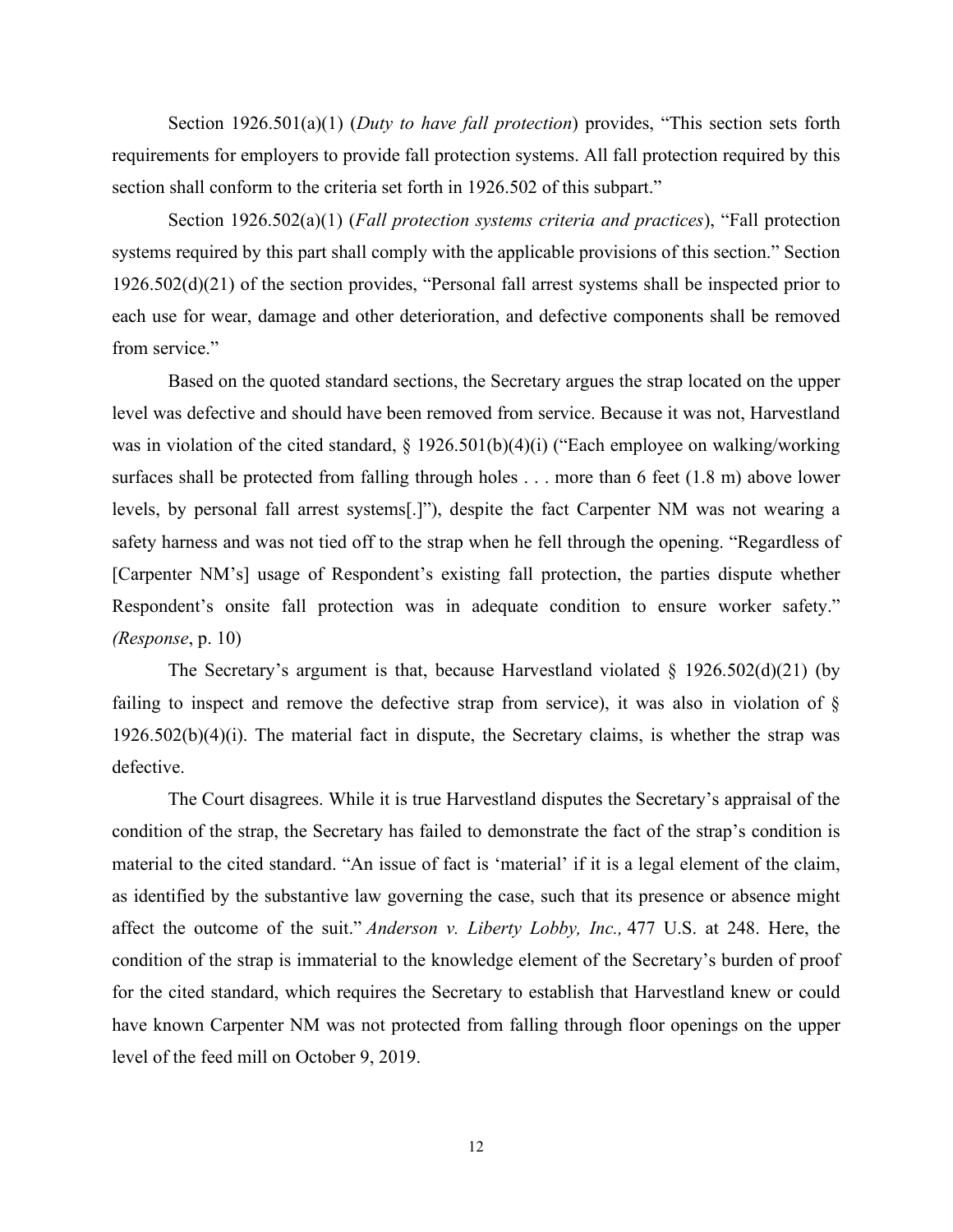The evidence regarding the condition of the strap that the Secretary cites would be material to an alleged violation of  $\S$  1926.502(d)(21), which addresses the inspection and removal of defective fall protection equipment. The Secretary could have cited Harvestland for a violation of that standard, but chose not to.<sup>[7](#page-12-0)</sup> Instead, the alleged violation description (AVD) of the Citation states, "On or about 9, 2019, at the worksite located at 843 Lexington Road in Crawfordville, Georgia, workers working around unprotected floor holes were not protected from falling through them, exposing employees to a fall hazard of 38 feet to the floor below." The AVD says nothing about a defective strap. It does not even specify that the fall protection measure at issue is a personal fall arrest system, rather than guardrails or covers.

The evidence required to establish a violation of  $\S$  1926.501(b)(4)(i) differs from the evidence required to establish a violation of  $\S$  1926.502(d)(21)—one addresses the failure to provide fall protection and, the other involves the failure to remove defective fall protection equipment. Under the Secretary's theory, any violation of § 1926.502, which mandates the extensive criteria for guardrail systems; safety nets; personal fall arrest systems; safety monitoring systems; covers; and protection from falling objects, would also violate §  $1926.501(b)(4)(i)$ .

*Mansfield Indus., Inc.,* No. 17-1214, 2020 WL 8871368, at \*3 (OSHRC Dec. 31, 2020).

<span id="page-12-0"></span><sup>&</sup>lt;sup>7</sup> It appears that  $\S$  1926.502(d)(21) would have been the more appropriate standard to cite, given the Secretary's allegation that the strap, used as part of a personal fall protection system, was defective. A claim that a more specific standard applies to the cited condition is, however, an affirmative defense which Harvestland has not raised.

<sup>[</sup>R]egulatory preemption pursuant to  $\S 1910.5(c)(1)$  is an affirmative defense that must be pleaded in the respondent's answer. *See, e.g., Spirit Aerosystems*, 25 BNA OSHC 1093, 1097 n.7 (No. 10- 1697, 2014) ("[P]reemption by a more specifically applicable standard is an affirmative defense which the respondent must raise in its answer.") (citations omitted); see also Safeway Inc. v. *OSHRC*, 382 F.3d 1189, 1194 (10th Cir. 2004) (explaining that specific standards function as an affirmative defense under the general duty clause); *Brand Energy Solutions LLC*, 25 BNA OSHC 1386, 1388 (No. 09-1048, 2015) (referring to preemption claim as an affirmative defense); *Vicon Corp.*, 10 BNA OSHC 1153, 1157 (No. 78- 2923, 1981) (describing a claim that a general standard was preempted by a more specific standard as an affirmative defense), *aff'd*, 691 F.2d 503 (8th Cir. 1982) (unpublished). The Commission's Rules of Procedure also require a respondent to raise any affirmative defense in the answer, or "as soon as practicable," or risk being prohibited from raising the defense at a later stage in the proceeding. 29 C.F.R. § 2200.34(b)(4). "As soon as practicable" means that the issue is raised with enough time for the opposing party to meaningfully respond. *See Field & Assocs., Inc.*, 19 BNA OSHC 1379, 1382 (No. 97-1585, 2001) (agreeing with judge that affirmative defense raised at hearing was not raised "as soon as practicable").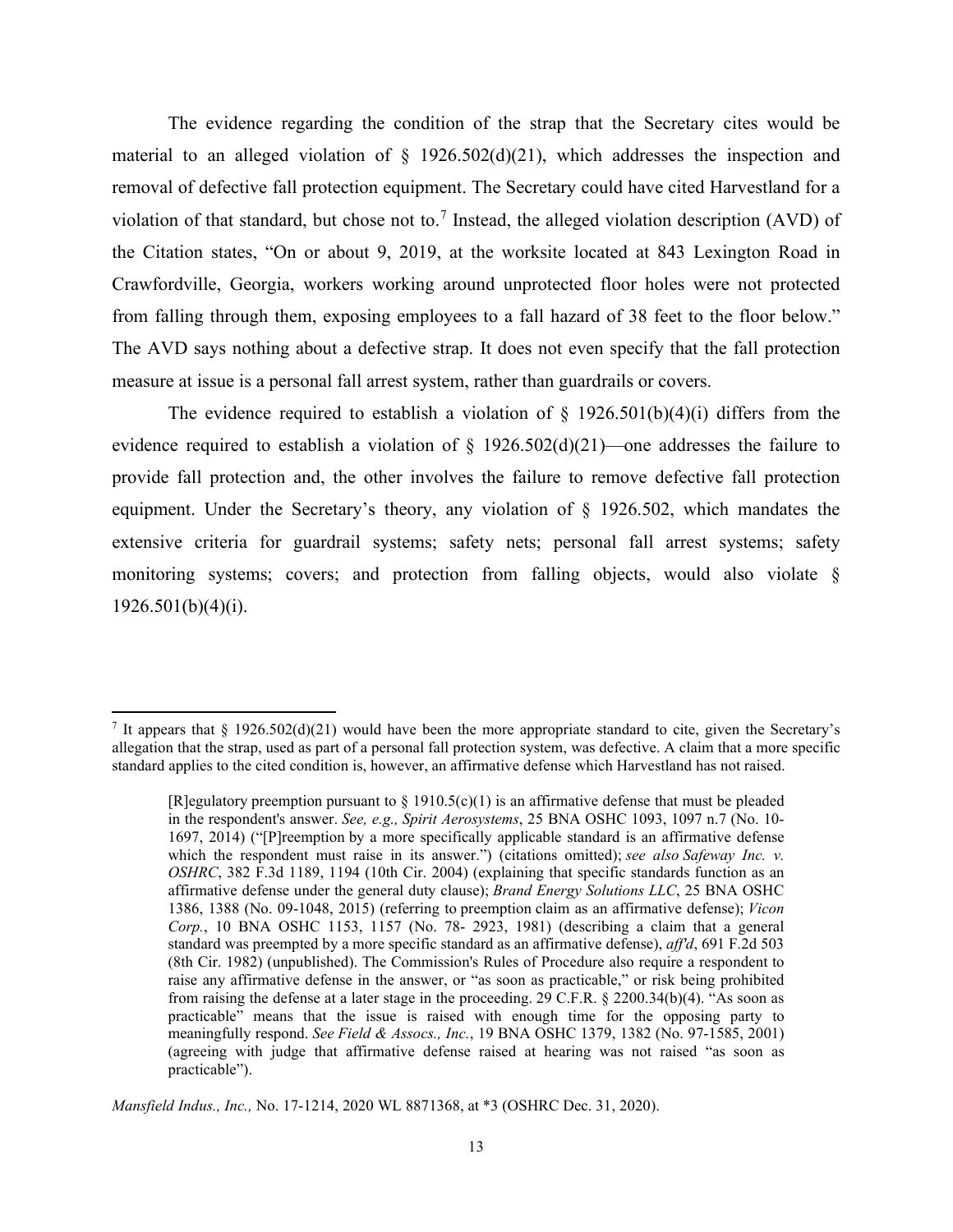The fallacy of the Secretary's position is demonstrated by the case he cites in support of his argument, an unreviewed administrative law judge decision.<sup>[8](#page-13-0)</sup> The Secretary states,

Merely having fall protection is not sufficient to ensure worker safety if the fall protection itself is faulty. *Payton Roofing,* [Nos. 16-1161 & 16-1162, 2017 WL 8218884 (OSHRC Oct. 30, 2017)] (upholding citation against employer where workers wore personal fall arrest systems that were faulty because they were improperly attached).

# (*Response*, p. 9)

The Secretary implies the affirmed item addressing improperly attached personal fall arrest system equipment cites the standard at issue here,  $\frac{1926.501(b)(4)(i)}{24.501(b)(4)(i)}$ . Although that standard is cited, it is one of three fall protection standards at issue in the case, and its affirmation has nothing to do with faulty fall arrest system equipment.

In *Payton Roofing*, the CSHO observed several employees exposed to fall hazards while working on top of a roof without fall protection.

CO Rodgers testified that during his investigation seven employees were on the roof . . . working around the large hole without wearing any fall protection. The photograph at Ex. 33 shows five of the seven employees pictured on the roof *not wearing any personal fall arrest systems*. . . . Two other employees . . . were also observed near the "hole" at Ex. 28, at "A", using personal fall arrest systems. But the use of such systems was faulty because they had improperly attached their two lifelines to a single anchorage.

*Id.* at \*8 (emphasis added).

The administrative law judge affirmed the citation for violation of  $\S$  1926.501(b)(4)(i)

based on Payton Roofing's knowledge of the employees who were not wearing any fall protection.

With regards to knowledge, CO Rodgers testified that Supervisor Brown had been on the roof while employees moved debris near the large hole. CO Rodgers testified that Mr. Brown admitted that the "workers worked around the holes" for the past two days, "*without any form of fall protection*." Mr. Brown also told CO Rodgers that both he (Mr. Brown) and Mr. Rodriguez had observed Respondent's employees on the roof working around and in close proximity to the holes *without any means of fall protection.* The larger hole was approximately 16 feet by 8 feet meaning it was large enough where Mr. Brown should have been aware of the hazard it presented. Knowledge has been established.

<span id="page-13-0"></span><sup>8</sup> "*See Leone Constr. Co.*[, 3 BNA OSHC 1979, 1981 \(No. 4090, 1976\)](https://1.next.westlaw.com/Link/Document/FullText?findType=Y&serNum=1976160827&pubNum=0003227&originatingDoc=Ie957f4f4765311ea8939c1d72268a30f&refType=CA&fi=co_pp_sp_3227_1981&originationContext=document&transitionType=DocumentItem&contextData=(sc.Search)#co_pp_sp_3227_1981) (unreviewed administrative law judge decision does not constitute binding precedent for the Commission)." *TNT Crane & Rigging, Inc.*, No. 16-1587, 2020 WL 1657789, at \*7 (OSHRC March 27, 2020).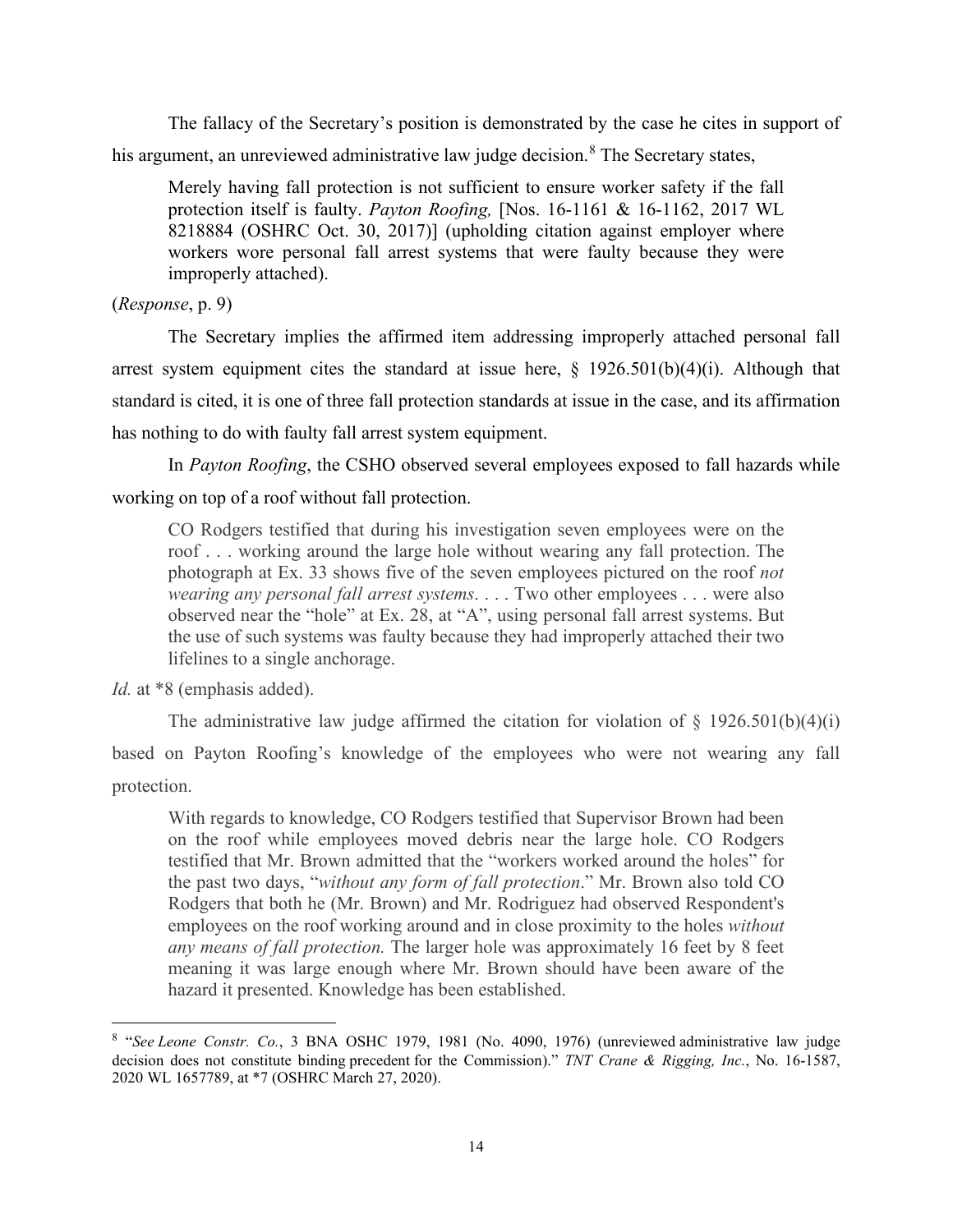*Id.* at \*9 (emphasis added).

The citation item for the violation of  $\S$  1926.501(b)(4)(i) was affirmed, based not on the two employees using faulty personal fall arrest systems, but on the employees who worked "without any form of fall protection." The two employees using the faulty equipment were the basis for the administrative law judge affirming a different citation item, for the violation of § 1926.502(d)(15) ("Anchorages used for attachment of personal fall arrest equipment shall be independent of any anchorage being used to support or suspend platforms and capable of supporting at least 5,000 pounds (22.2 kN) per employee attached[.]"). The administrative law judge affirmed a third citation item alleging a violation of the standard the Secretary considers the underlying violation in this proceeding, § 1926.502(d)(21), because Payton Roofing failed to inspect and remove a defective lifeline from the worksite.

*Payton Roofing* does not support the Secretary's argument that  $\S$  1926.501(b)(4)(i) is applicable to the use of faulty fall protection equipment. While it is not precedential, the decision provides persuasive support for the argument that proof of a violation of  $\S$  1926.502(d)(21) is separate and distinct from proof of a violation of  $\S$  1926.501(b)(4)(i). The Secretary has not provided the Court with any Commission or administrative law judge decision that supports his theory that failure to remove defective fall protection equipment supports finding a violation of the standard cited in this proceeding.

Under the legal standard for summary judgment, the Court must "resolve all ambiguities and draw all reasonable inferences in favor of the non-moving party." *Ford Motor Co. -Buffalo Stamping Plant,* 2011 WL 3923734, at \*1. Applying this standard, the Court finds it is a reasonable inference that the strap at issue was defective, based on the photographs and CSHO Munson's testimony that he observed nicks and tears on it. The Court concludes, however, that the condition of the strap is immaterial to the issue of whether Harvestland knew of Carpenter NM's failure to use any form of fall protection on the afternoon of October 9, 2019, while he was on the upper level of the feed mill.

## *Supervision of Carpenter NM*

The Secretary also argues the lack of supervision of Carpenter NM on October 9, 2019, raises a genuine issue of material fact regarding reasonable diligence. He bases this argument on the following four contentions: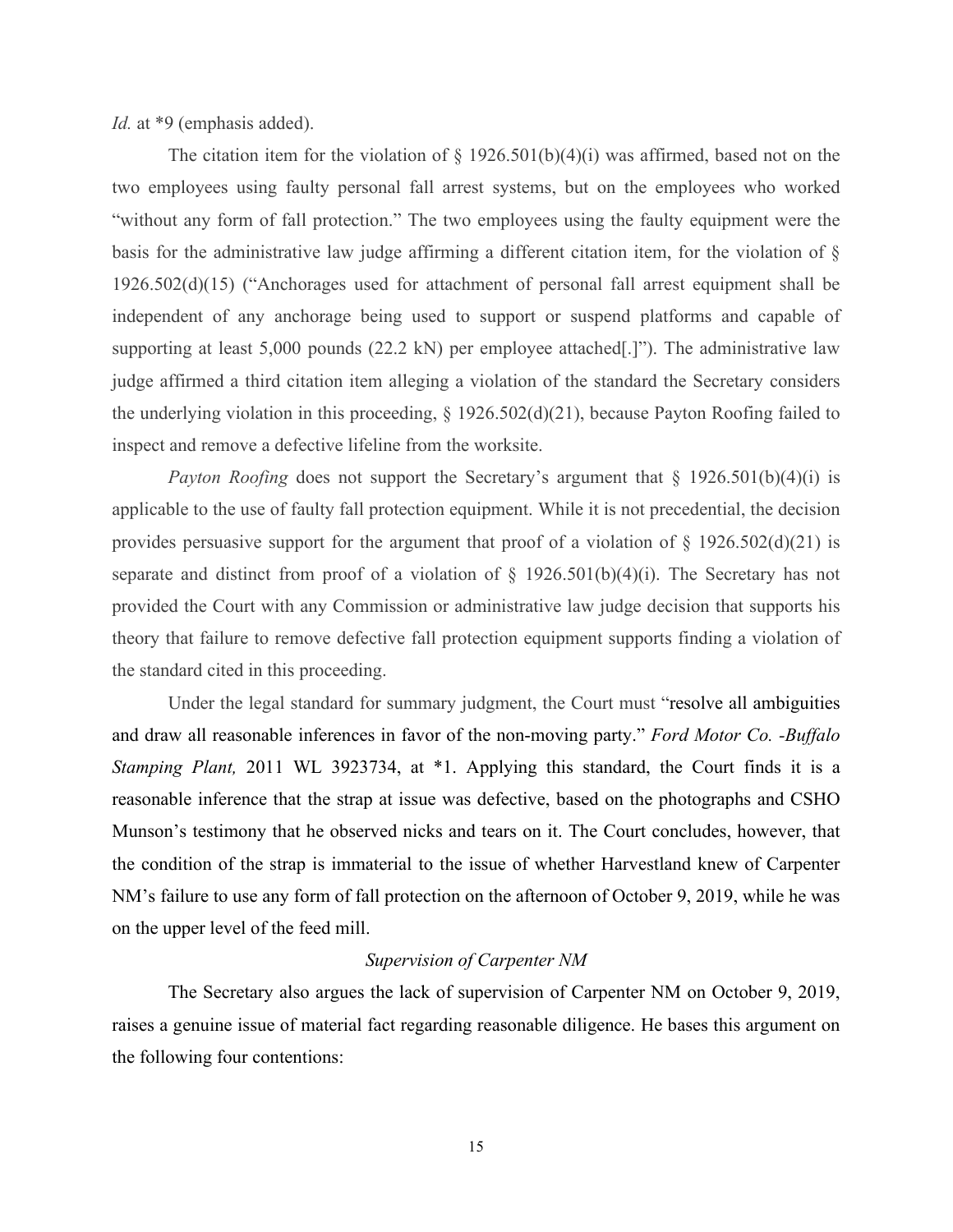1. "In spite of Respondent's claims that it inspected the worksite and fall protection regularly, Respondent did not document its inspections." (*Response*, p. 11)

 2. "[DR], the superintendent, stated that [Carpenter NM] typically wore a harness and should have had on a harness on the date of the incident. . . . DR stated, 'Whenever employees work in elevated areas, they are supposed to go with another person . . . [but] I don't know why [Carpenter NM] went up by himself or why he had to cover the holes by himself. The foreman was supposed to know who was working with him." . . . Nonetheless, as Respondent admits, [Carpenter NM] was the only worker assigned to cover 13 open floor coverings and worked alone. . . Because [Carpenter NM] was alone, no one witnessed his fall." (*Response*, pp. 12-13)

 3. "[FT], the site foreman, recognized that it was his responsibility to check employees, watch them work, and ensure that work is performed safely and properly. . . . Site Superintendent [DR] stated that it was [FT's] job to supervise [Carpenter NM]. . . . However, Foreman [FT] did not have knowledge of [Carpenter NM's] whereabouts or duties on the date of the incident, stating that he believed the Superintendent directed [Carpenter NM's] work instructions. . . . Both [DR] and [FT] failed to supervise their workers to ensure adequate adherence to Respondent's fall protection measures." (*Response*, pp. 12-13)

 4. "Finally, on the day of the incident, at least one other worker observed [Carpenter NM] having a 'heated argument' on his cell phone while working on the second level to cover holes... . . As part of its safety program, Respondent had a policy against workers using mobile devices while working. . . . Despite [Carpenter NM's] heated phone conversation, and presumably loud speaking, Respondent made no attempts to prevent him from continuing work while on the phone." (*Response*, p. 13)

The Secretary's contentions in the first three statements do not establish facts material to Harvestland's constructive knowledge of the violative condition. None of these contentions demonstrates Harvestland's safety program was inadequate or its supervision was deficient. Nothing in OSHA's fall protection standards requires the employer to document worksite inspections. Nor do the standards require constant supervision of employees. In his witness statement, Superintendent DR stated that Carpenter NM "was an experienced employee and knew that once the holes were opened, he had to cover them. No one had to tell him that, he would do it once he noticed the holes being opened." (Exh. 1, Bates p. 215) Harvestland was not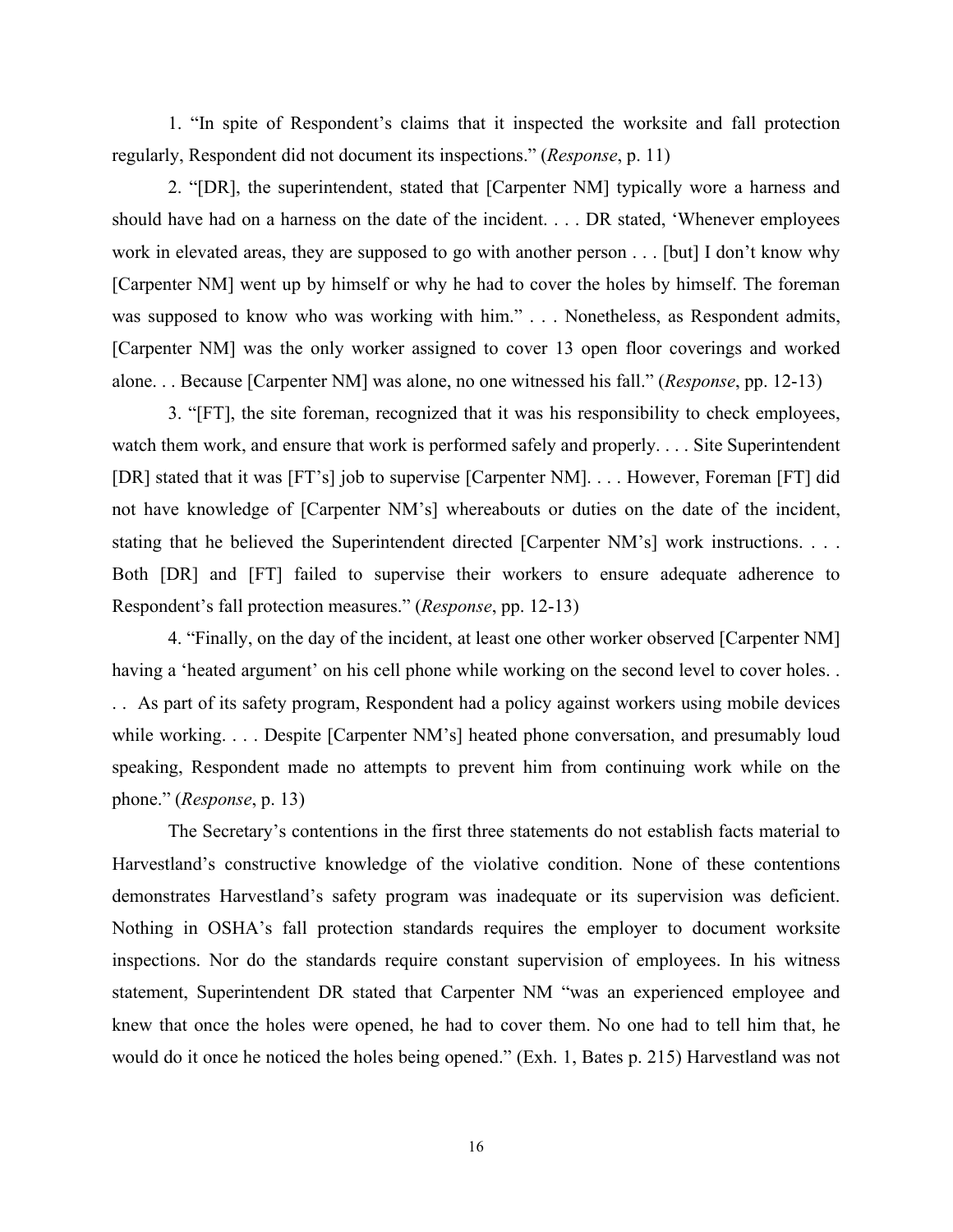obligated to supervise Carpenter NM continuously. The Commission has rejected such oversight in a case involving fall protection.

The Secretary argues that Stahl should have provided more supervision, but [he] failed to specify how much would be necessary to assure compliance, what additional measures Stahl should have taken, or how Stahl's supervision was insufficient. *See Trinity Marine Nashville, Inc.*, 19 BNA OSHC 1015, 1017, 2000 CCH OSHD ¶ 32,158, p. 48,527 (No. 98-144, 2000), *rev'd on other grounds*, 275 F.3d 423 (5th Cir. 2002).

The thrust of the Secretary's argument seems to be that the very fact the violations occurred proves Stahl's supervision was inadequate. However, an "employer's duty is to take *reasonably* diligent measures to inspect its worksite and discover hazardous conditions; so long as the employer does so, it is not in violation simply because it has not detected or become aware of every instance of a hazard." *Texas A.C.A., Inc.*, 17 BNA OSHC 1048, 1051, 1993-95 CCH OSHD ¶ 30653, p. 42,527 (No. 91-3467, 1995) (emphasis in original). "Where the evidence fails to show that the employer should have perceived a need for additional monitoring or that such an effort would have led to the discovery of instances of employee misconduct, increased supervisory efforts to monitor employee compliance are not required." *Dover Elevator Co.*, 16 BNA 1281, 1287, 1993-95 CCH OSHD ¶ 30,148, p. 41,480 (No. 91-862, 1993).

*Stahl Roofing, Inc.,* Nos. 00-1268 & 00-1637, 2003 WL 440801, at \*3 (OSHRC Feb. 21, 2003).

Here, there is no evidence Harvestland should have perceived a need for additional monitoring for an experienced employee performing a routine assignment. As in *Stahl*, the Secretary's argument appears to be that Carpenter NM's failure to use the available fall protection equipment proves Harvestland's supervision was inadequate. *Stahl* demonstrates reasonably diligent inspection measures are not inadequate merely because they failed to detect every instance of a fall hazard.

As for the Secretary's fourth contention, it misstates the testimony of the CSHO. The Secretary claims Carpenter NM was "on his cell phone while working on the second level to cover holes." (*Response*, p. 13). CSHO Munson did not testify, however, that an employee or employees heard Carpenter NM talking on his cell phone while he was working on the upper level. CSHO Munson does not say where Carpenter NM was at the time of his conversation, but he states Carpenter NM was working on the lower level before the afternoon break. This is the relevant testimony:

Q.: [P]rior to the [afternoon] break, did you ascertain where [Carpenter NM] was working in relation to the construction site?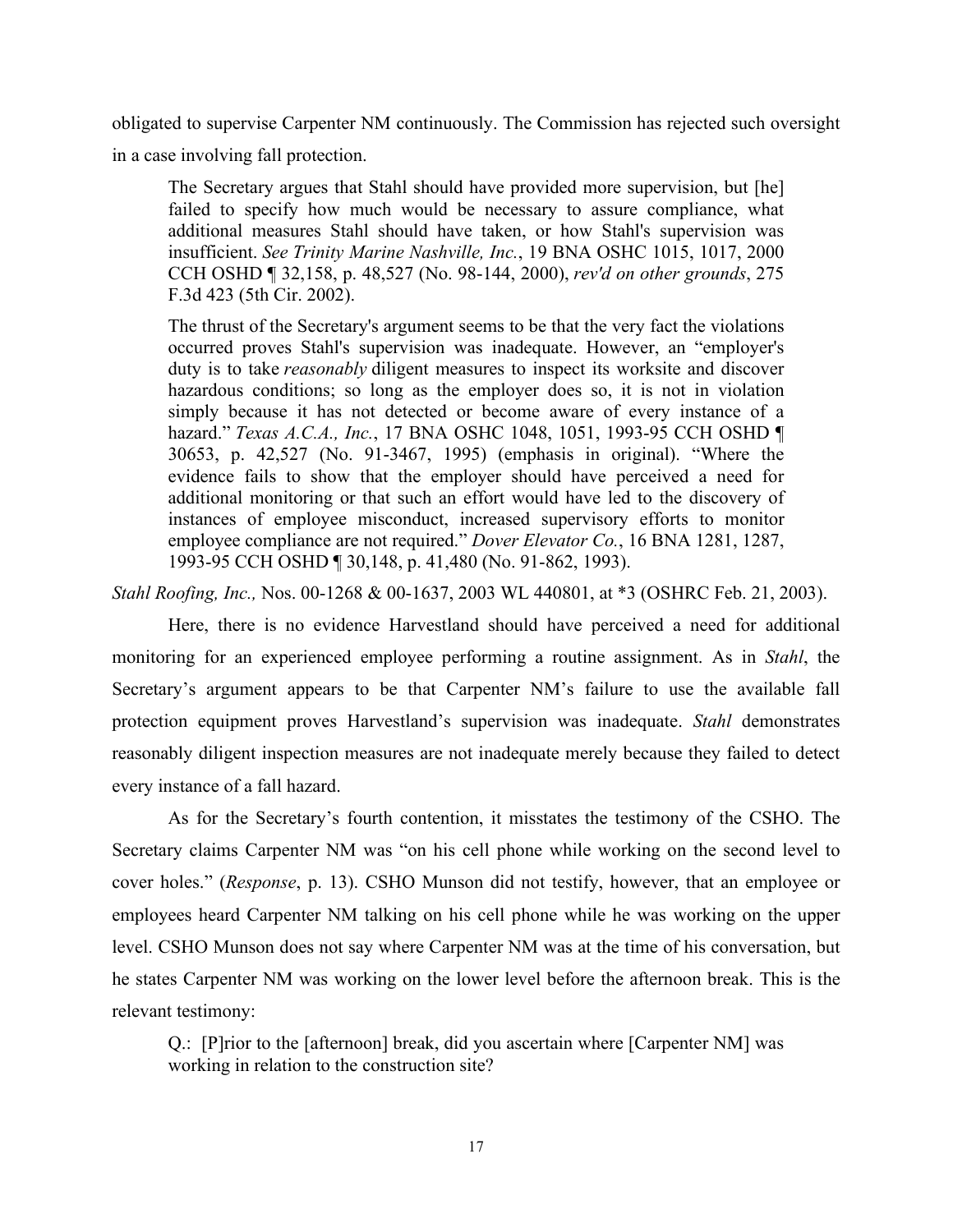CSHO Munson: He was working in what they call the pit area building forms for what they call housekeeping pads, which machinery sits on which allows for easier clean-up. And that was located directly under the area where he fell from.

Q.: So, to the best of your ability, what you can determine is that the employees took an afternoon break -- a 15-minute break around the three o'clock hour. You don't know precisely. And then shortly after that, [Carpenter NM] fell from the floor hole; correct?

CSHO Munson: Yes, sir.

. . .

Q.: Did anybody say anything about [Carpenter NM] having an argument with his wife during that day?

CSHO Munson: There was a statement to such. Yes.

Q.: Tell me what you ascertained about that, his argument with his wife.

CSHO Munson: There was -- somebody stated that -- I can't recall who, that there was -- he is on the phone, which seemed to be a heated argument with somebody on the phone. The details could not be confirmed.

(*Munson Dep.*, Tr. 24-25)

There is no indication that Carpenter NM was on the upper level while talking on his cell phone or that a supervisor overheard the conversation. The Court is required to resolve ambiguities and draw reasonable inferences in favor of the nonmoving party when considering a summary judgment motion, but there must be some evidentiary basis for the resolutions and inferences.

Although we draw justifiable inferences in the non-moving party's favor, "unsupported speculation does not meet a party's burden of producing some defense to a summary judgment motion" because it "does not create a genuine issue of fact." *Cordoba v. Dillard's, Inc.*, 419 F.3d 1169, 1181 (11th Cir. 2005) (cleaned up). Speculation instead "creates a false issue, the demolition of which is a primary goal of summary judgment." *Id*. (quotation marks omitted).

*Olbek v. City of Wildwood, FL,* No. 20-13075, 2021 WL 1245276, at \*5 (11th Cir. Apr. 5, 2021) (unpublished).

The Secretary's contention that Carpenter NM was working on the upper level while he talked on his cell phone is unsupported speculation. It does not create a genuine issue of disputed fact.

The Secretary's arguments regarding the purported inadequacy of Harvestland's safety program due to improper supervision are without merit. The Secretary has failed to establish a genuine dispute of a material fact exists with regard to constructive knowledge and reasonable diligence.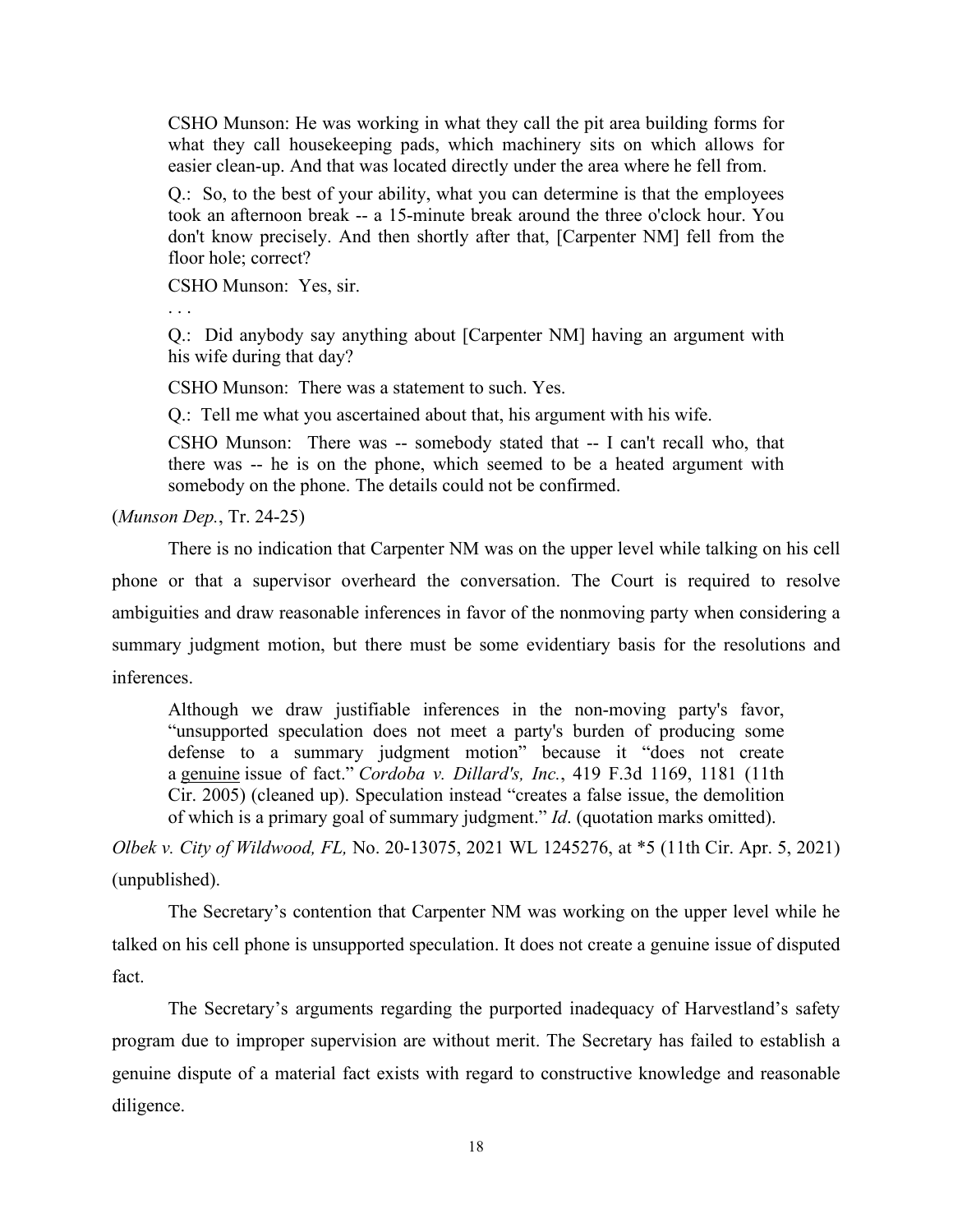## *Disputed Facts*

In his *Response,* the Secretary disputed seven of the twenty-two "undisputed facts" Harvestland set out in its *Motion.* The Court generally has addressed these issues in this decision. None of the disputed facts are material to this proceeding. The Court briefly addresses the Secretary's specific arguments here. Harvestland's initial statement is set out, followed by the Secretary's response.

8. Fall protection was available for [Carpenter NM's] use: in fact, two full-body harnesses with attachments were observed on the work level ready for use.

Response: Disputed. Although fall protection was available for use, the Secretary disputes whether the fall protection was adequate, given the lack of a clevis and the condition of the available fall protection.

(*Response*, p. 5)

As discussed previously, the purportedly damaged condition of the strap is not material to

the legal element of constructive knowledge of the violation of  $\S 1926.501(b)(4)(i)$ .

10. Harvestland provides fall protection training for all employees along with other types of safety training in accordance with the work performed. When the employees worked at heights, every Monday, all the employees would have a meeting and go over safety issues including the use of fall protection. [Carpenter NM] signed the roster for those Monday meetings.

Response: Disputed. Foreman [FT] told CSHO Munson that he had not received fall protection training while working for this employer.

### (*Response*, p. 6)

In his written statement, Foreman FT states, "At other places I have received training about fall protection but not here right now. Every Monday we have a meeting where they remind us that we need to check our tools, the areas we are going to work in and to wear protection if we are working over four feet." (Exh. 1, Bates p. 211)

Foreman FT was aware of Harvestland's requirement that employees working near fall hazards 4 feet or higher were required to use fall protection. He had received fall protection training in the past. Nothing in his statement demonstrates a material fact is in genuine dispute.

11. Harvestland had a fully adequate written fall protection program.

Response: Disputed. Foreman [FT] told CSHO Munson that he had not received fall protection training while working for this employer. . . . The Secretary disputes the adequacy of Harvetland's fall protection, including the condition of its equipment and the enforcement of its policies, as evidenced by [Carpenter NM's] working by himself while speaking on the telephone.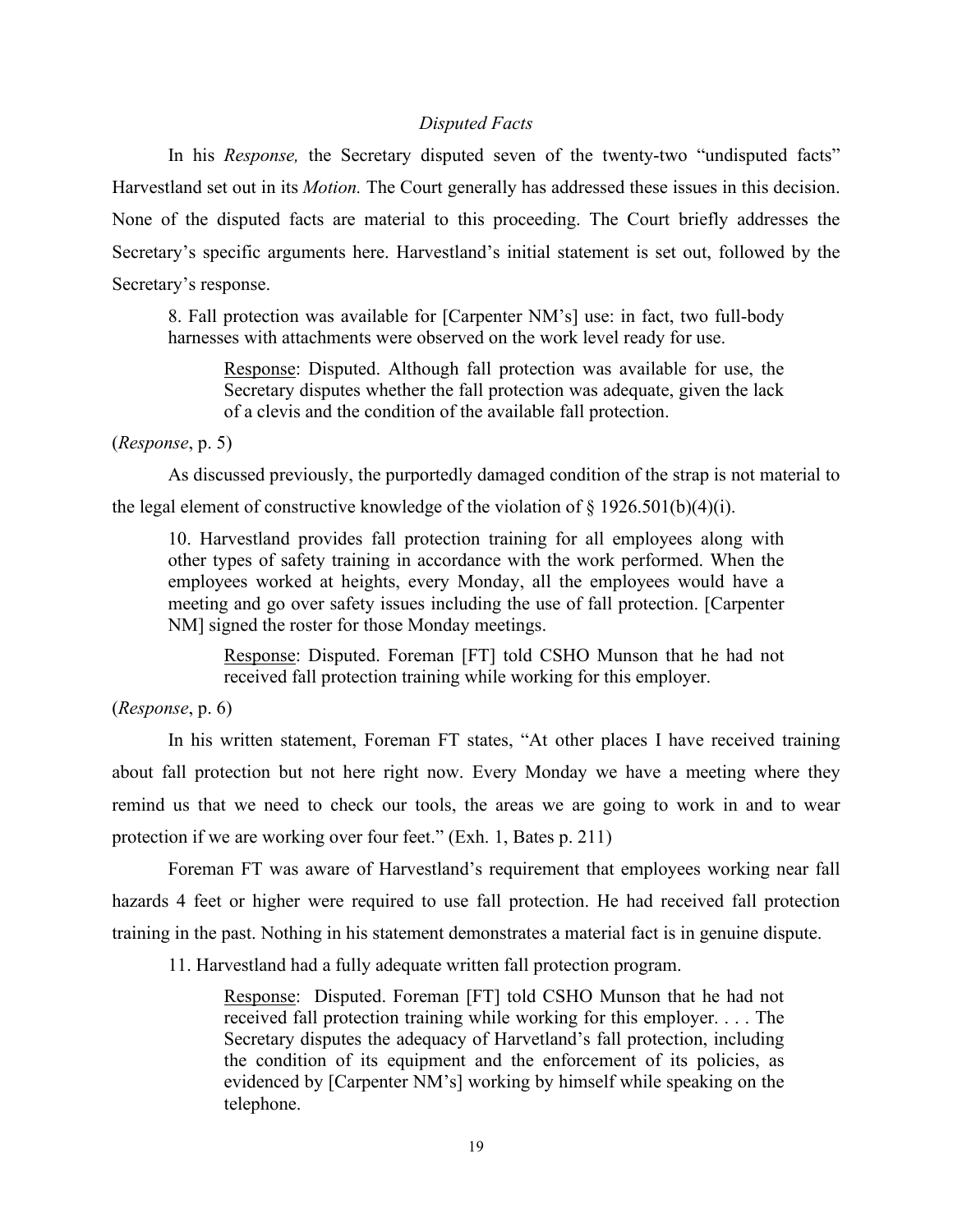(*Response*, p. 6)

As previously noted, Foreman FT was aware of the requirement to use fall protection,

and there is no evidence Carpenter NM was working while he was speaking on his cell phone.

15. Harvestland's superintendent and foremen inspected the worksite multiple times each day, reviewing the work of the employees to ensure they were working safely but did not document those inspections.

Response: Disputed. The Secretary disputes whether Harvestland's superintendent and foremen inspected the level on which [Carpenter NM] was assigned to work and whether their visits were adequate to ensure safety.

(*Response*, p. 7)

The Secretary's response does not refute Harvestland's statement, which describes its supervisors' regular inspection routine. This is borne out by the written statement of an employee who stated his supervisor "comes around three or four times a day." (*Munson dep.*, p. 37)

17. Employees understood they would be sent home if they did not work safely.

Response: Disputed. One non-management employee told OSHA that "there are some employees who won't wear fall protection."

(*Response*, p. 7)

In his *Declaration*, signed February 19, 2021, CSHO Munson avers, "I learned from nonmanagement employees that 'there are some employees that won't wear fall protection.'" (*Declaration*, ¶ 14).[9](#page-19-0)

 This statement in his *Declaration* is at odds with CSHO Munson's deposition testimony, taken four months earlier. There, when asked, "[D]id you ever determine there was another example at this worksite where employees were not using their fall protection correctly?", CSHO responded, "No." (*Munson dep.*, p. 27)

(Exh. 1, Bates pp. 219-20) (emphasis added)

<span id="page-19-0"></span><sup>9</sup> This sentence is taken from a longer statement made by the employee. For context, the employee stated,

The supervisor comes around about three or four times a day. He [is] checking on if that work is going good, to make sure you have your safety on. If there is something wrong they will stop us, fix it, then let us go back to work after it is fixed. We have a safety meeting every Monday morning. They go over what not to do, talk about what will happen to you if you don't follow rules. I use fall protection. That said we are supposed to use fall protection. Listening and paying attention is the main key out here. *There are some that won't use the fall protection*. No I said that they tell you to wear fall protection I said the reason that accident happened was probably because he wasn't using the fall protection at that time. If they see you violating any safety stuff they will send you home.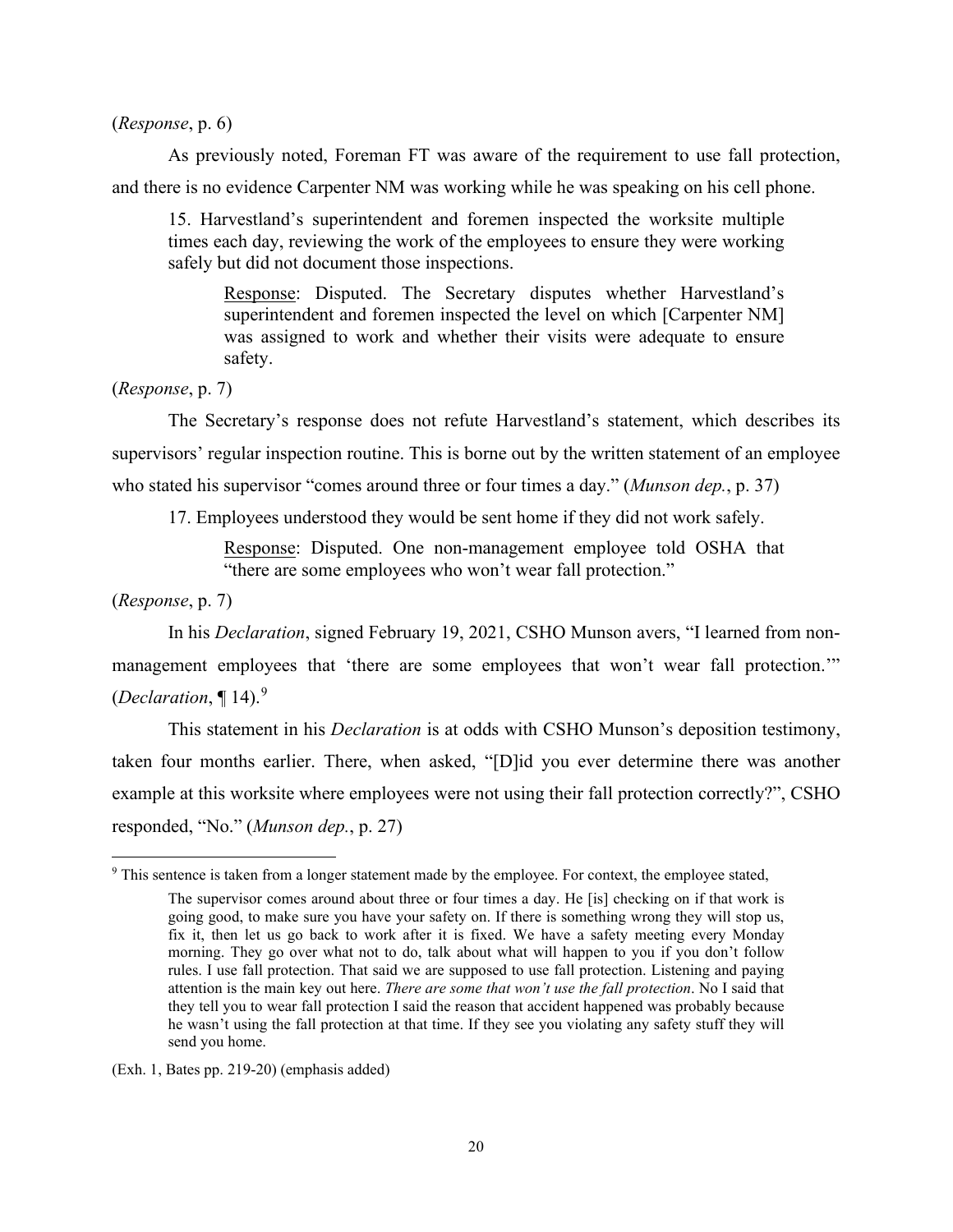Generally, when considering a summary judgment motion, the Court is required to resolve all ambiguities and draw all reasonable references in favor of the nonmoving party. An exception exists in some circuits to this legal standard when a witness's subsequent affidavit contradicts his or her previous deposition testimony. The Eighth Circuit (where Harvestland's principal office is located) and the Eleventh Circuit (where the fatality occurred) observe this exception. The parties may seek review in either of those circuits, so the Court will apply the exception here.

The Court of Appeals for the Eighth Circuit explains the rationale for the exception.

In *Camfield* [*Tires, Inc. v. Michelin Tire Corp.,* 719 F.2d 1361, 1363 (8th Cir. 1983)], we addressed "the troublesome issue of whether summary judgment may be granted when one of the parties after giving a deposition later files an affidavit with directly contrary statements." *Id.* In affirming the district court's grant of summary judgment for the defendant, this court held that an affidavit filed by the plaintiff in opposition to a motion for summary judgment that directly contradicted the plaintiff's previous deposition testimony was insufficient to create a genuine issue of material fact under Rule 56. *Id.* at 1365. We stated:

The very purpose of summary judgment under Rule 56 is to prevent "the assertion of unfounded claims or the interposition of specious denials or sham defenses ...." 10 C. Wright, A. Miller & M. Kane, *Federal Practice and Procedure* § 2712 (1983). If a party who has been examined at length on deposition could raise an issue of fact simply by submitting an affidavit contradicting his own earlier testimony, this would greatly diminish the utility of summary judgment as a procedure for screening out sham issues of fact.

*Id.* We emphasized that while summary judgment "is to be reserved for those cases in which there is no genuine material issue of fact for determination," if "testimony under oath ... can be abandoned many months later by the filing of an affidavit, probably no cases would be appropriate for summary judgment." *Id.* No party should be allowed to create "issues of credibility" by contradicting his own previous testimony. *Id.* at 1366.

*City of St. Joseph, Mo. v. Sw. Bell Tel.,* 439 F.3d 468, 475–76 (8th Cir. 2006).

The Court of Appeals for the Eleventh Circuit agrees: "When a party has given clear answers to unambiguous questions which negate the existence of any genuine issue of material fact, that party cannot thereafter create such an issue with an affidavit that merely contradicts, without explanation, previously given clear testimony." *Van T. Junkins & Assocs., Inc. v. U.S. Indus., Inc.,* 736 F.2d 656, 657 (11th Cir. 1984).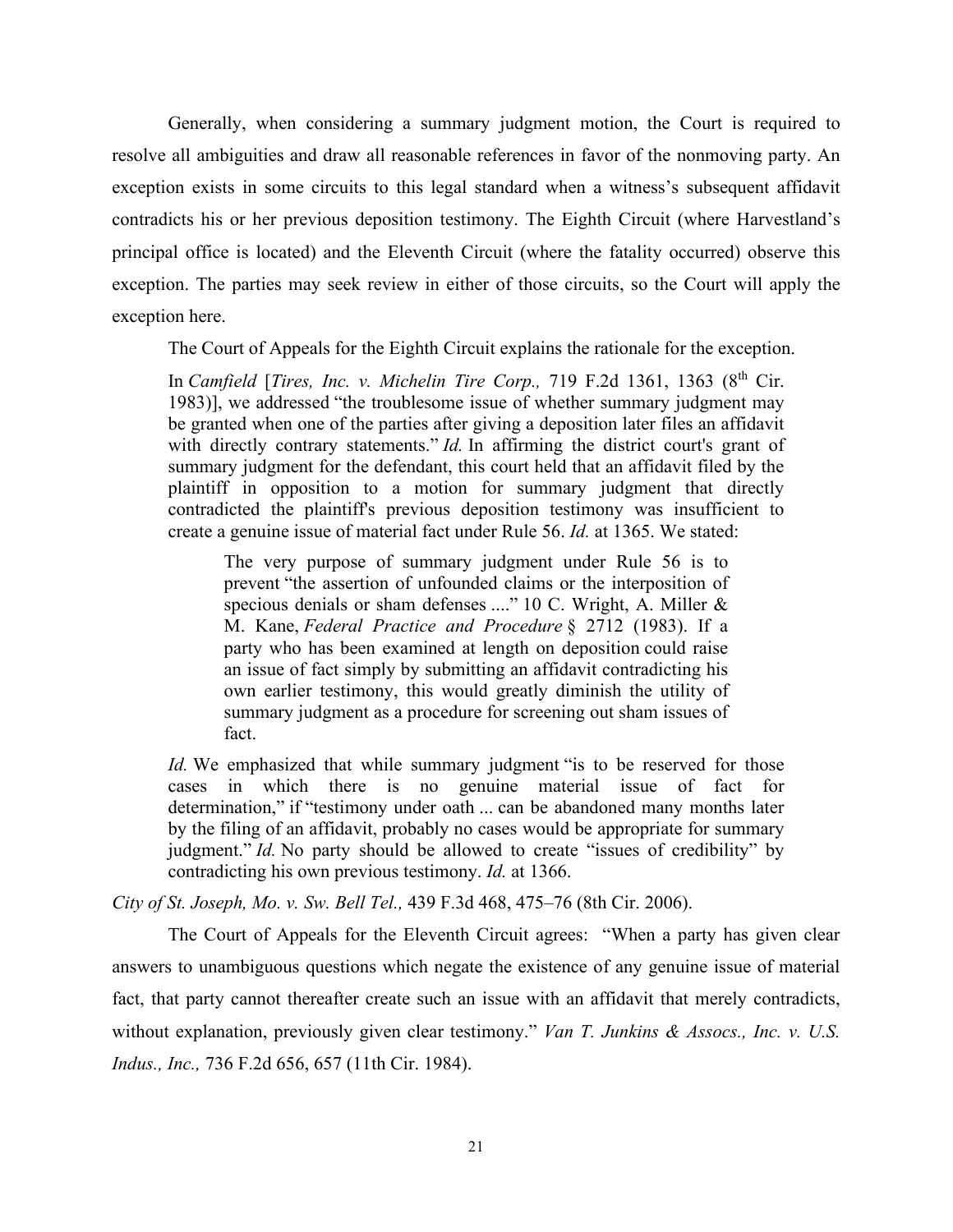Based on the precedent of the Eighth and Eleventh Circuits, the Court credits CSHO Munson's testimony in his deposition that he knew of no instance, other than Carpenter NM's fall, where a Harvestland employee did not use proper fall protection at this worksite (*Munson's dep.*, Tr. 27). The Court does not credit his *Declaration* statement asserting an employee told him, "'There are some employees that won't wear fall protection." (*Declaration*, ¶ 14).

19. For reasons unknown, [Carpenter NM] chose not to put on or connect the harness despite having done so regularly at this worksite and countless times during the five years of his employment, in full compliance with the company's policies.

Response: The Secretary does not dispute that [Carpenter NM] was not wearing a harness at the time of his death. The Secretary objects to the remainder of this statement as speculative.

(*Response*, p. 7)

The Secretary is disputing a statement that is based on its CSHO's deposition testimony.

Q.: Did you ascertain during the investigation whether [Carpenter NM] was observed when he was working at heights, normally wearing his harness and his lanyards attached properly?

CSHO Munson: Yes, sir.

Q.: So, no employee or no manager had observed [Carpenter NM] working at heights without properly wearing his fall protection before the incident; correct?

CSHO Munson: That is correct.

Q.: Did [Foreman FT] ever observe [Carpenter NM] not wearing his fall protection correctly?

CSHO Munson: No.

(*Munson dep.*, p. 29)

Q.· You also indicated, according to employees and managers, [Carpenter NM] had been observed wearing fall protection while working at heights days prior to the accident. True?

CSHO Munson: That is correct.

Q.: Also, according to the employees and managers, he always wore his harness at heights; is that correct?

CSHO Munson: That is correct.

(*Munson dep.*, p. 31)

 The statement that the Secretary characterizes as speculative is fully supported by CSHO Munson's testimony.